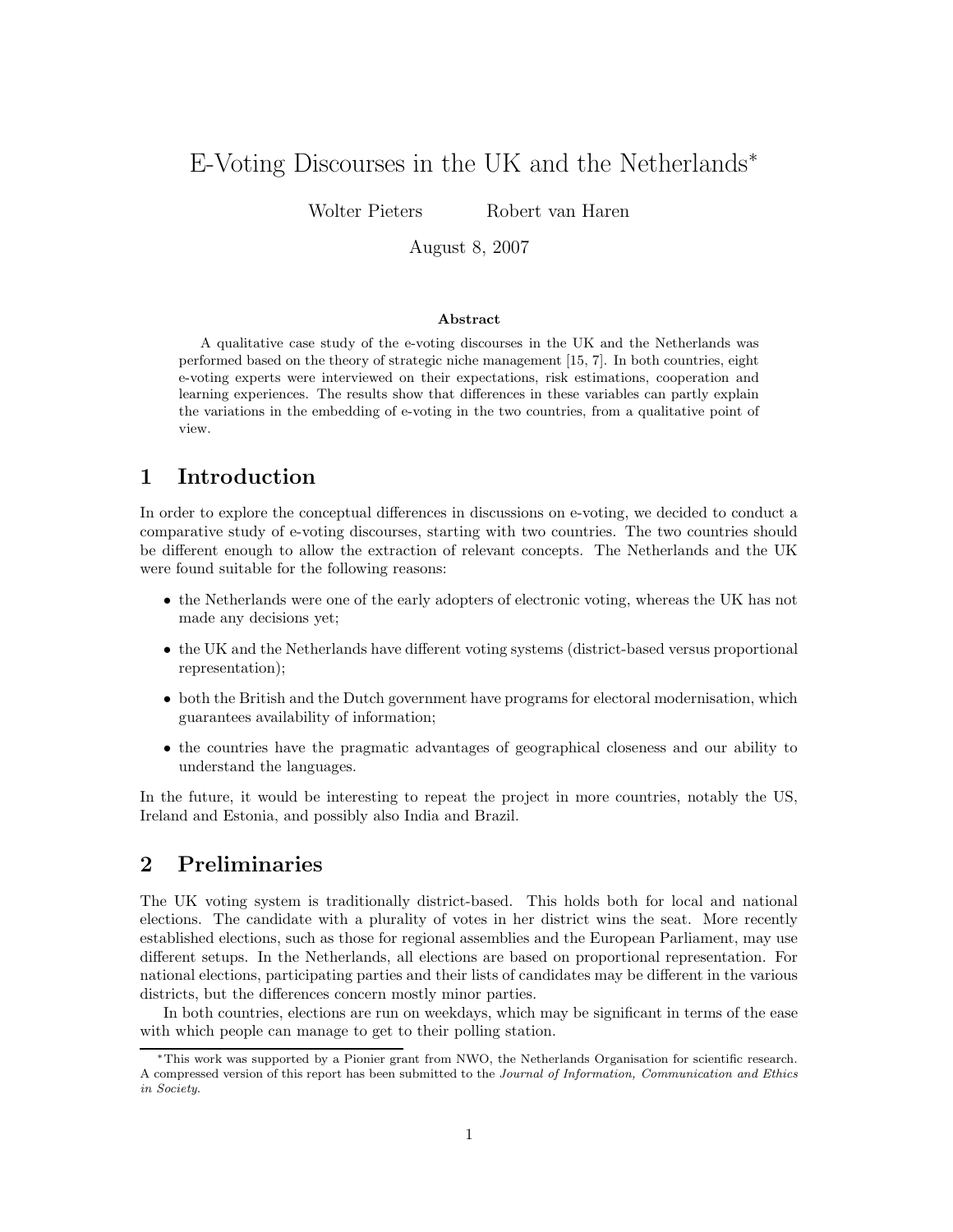In the UK, the Electoral Commission was established in 2000 through the Political Parties, Elections and Referendums Act, among other things to give advice on modernising the voting process. Since the introduction of the ballot [4], voting procedures had remained largely unaltered, and people were dissatisfied with the archaic system. From that year onwards, an experimental approach to modernising the process, including e-voting, has led to various pilots in local elections. The focus of the experiments was the evaluation of ways of casting vote that would make the experience more convenient for the voter. The focus, therefore, was on remote electronic voting.

Pilots with e-voting were conducted in local elections in 2000, 2002, 2003, 2006 and 2007. In 2004 and 2005, there were no pilots, since the local elections were combined with the European and general elections, respectively. Local authorities can apply to the central government with a proposal for a pilot, usually in combination with a technology supplier. Next to polling place and remote e-voting, pilots have also been run with all-postal voting. Also, from 2000 people do not have to specify a reason to request a postal ballot (postal voting on demand). The hope is that e-voting can be used in a (nationwide) general election around 2010.

After the 2004 local elections on June 10th, six councillors of the Labour party were found guilty of fraud with postal ballots in two wards in Birmingham. According to the judge, the postal system used was "wide open to fraud".<sup>1</sup> This case of fraud, the judge stated, would "disgrace" a banana republic". The persons involved allegedly managed to get their hands on thousands of postal ballots and had them completed to their wishes. It was ordered that the elections in the two wards be rerun.

This incident, even though local in scale, sensitised the media to problems with the pilot schemes, and had a major influence on the framing of discussions on the pilots afterwards. The problems with the postal system were the most important reason for the limited pilots in 2006. E-voting was not deemed to be appropriate, because the problems with postal voting had to be solved first. New e-voting pilots were planned for the local elections on May 3, 2007. Major problems with these pilots were reported [5].

The Netherlands have been ahead in electronic voting for some time. Already in the late 1980s, attempts were made to automatise the counting, and the first electronic voting machines appeared. Since the mid-nineties, voting machines have been used extensively during elections. In 1997, a list of requirements was drawn up that voting machines have to meet. Types of machinery are validated against the requirements by the authorised testing institute BrightSight, formerly TNO. Demands on the verifiability of the calculations, however, largely remain unspecified. The most widely used voting machines are produced by the company Nedap. These are so-called full-face DREs, with a button for each candidate. More recently, touch-screen based systems marketed by the former state press SDU have also been used, notably in Amsterdam. Nedap machines have been exported to France, Germany and Ireland. Ireland has not used the machines yet, because of critical reports by a commission of experts.<sup>2</sup>

In the Netherlands, the Electoral Commission ("Kiesraad") was founded in 1951.<sup>3</sup> They seem to have a more traditional view on voting than the UK Electoral Commission, and argued that experiments in elections are not a good idea. They would rather see the phased introduction of proven technology [8]. Still, several experiments have been performed with voting via the Internet. During the European elections 2004, Dutch citizens living abroad were allowed to vote online as an alternative to postal ballots. Moreover, elections for two water boards have combined postal ballots with Internet voting in Fall 2004, with 2 million eligible people and a total of 120,000 actual online voters. In 2006, the experiment for expats was repeated in the national elections, now using the system designed for the water boards. Postal voting has not been allowed for others; liberal proxy voting is available instead.

In Fall 2006, a chain of events completely changed the e-voting status quo in the Netherlands. The people of the campaign wijvertrouwenstemcomputersniet.nl (wedonttrustvotingcomputers.nl), founded in July, managed to get hold of a couple of Nedap voting machines and took them apart. They made the results of their analysis public on October 4, with the general elections scheduled for

 $1<sup>1</sup>$ http://news.bbc.co.uk/1/hi/england/west\_midlands/4406575.stm

<sup>2</sup>http://www.cev.ie/htm/report/index.htm, consulted March 16, 2007.

<sup>3</sup>http://www.kiesraad.nl/organisatie kiesraad/virtuele map/taken kiesraad, consulted February 19, 2007.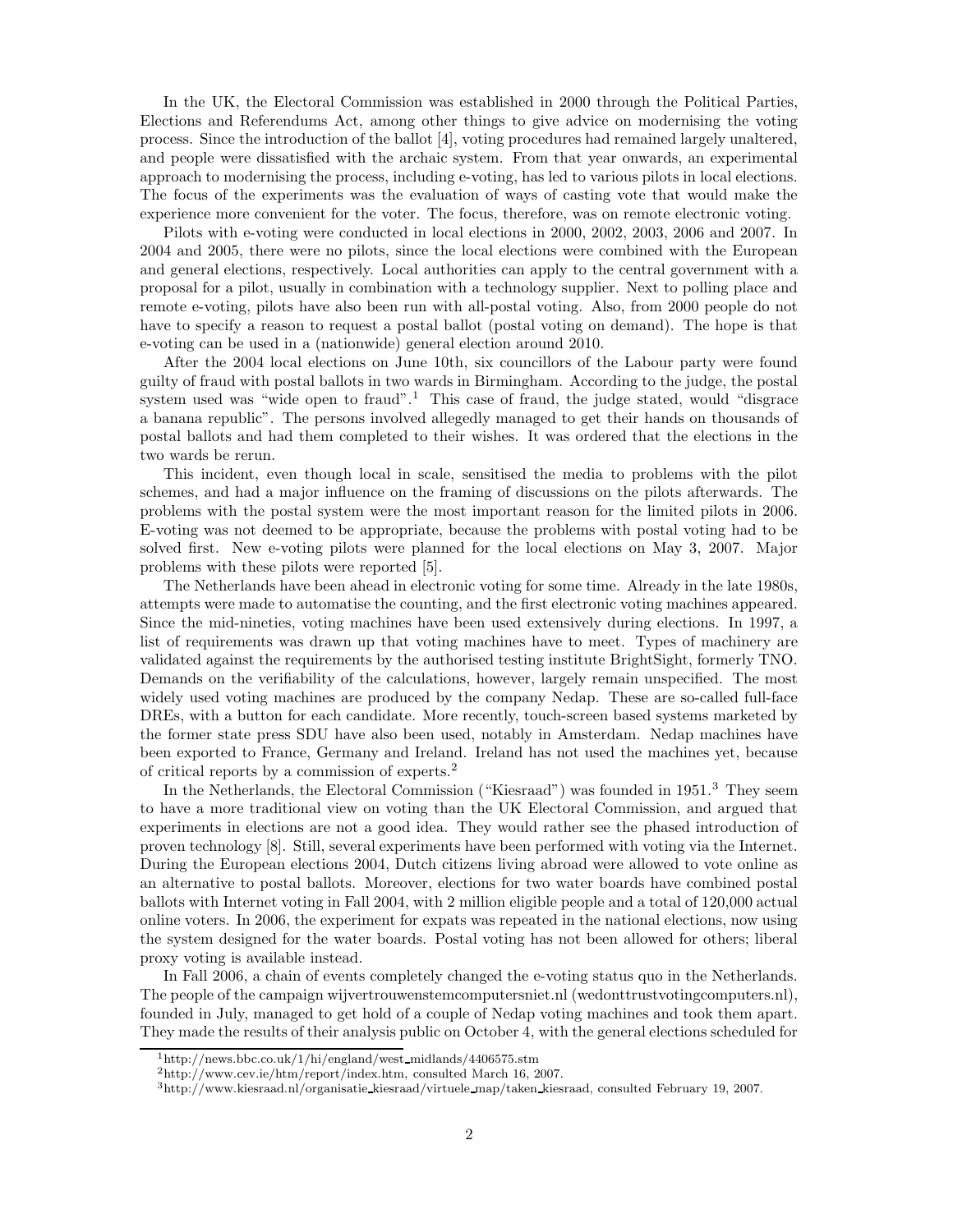November 22. Main problems were the easy replacement of the program chips, and the possibility to eavesdrop on the voting machine via a tempest attack: listening to radio emission from the display. Also, they found problems with the security of the storage facilities of the machines [3].

The minister responded to the findings of the pressure group by having all the chips replaced with non-reprogrammable ones (not really a solution, but the public bought it), seals on all the machines, and having the intelligence service (AIVD) look into the tempest problem. The intelligence service found that the emission problems of the Nedaps were repairable. However, they also looked into the SDU machines, and found that the tempest issue was much worse there. Someone outside the polling station might be able to reconstruct the whole screen from the signal. The minister then suspended the certification for this type three weeks before the elections, not because it did not meet the requirements, but because it would endanger the order on election day. This affected about 10% of the voter population, including Amsterdam.

One of the other concessions of the minister was the initiation of a commission of independent experts, who would look into the future of e-voting after the elections. The names of people in the commission were made public on January 19, 2007. They include technical, legal and political experts. The commission will report before October 1, 2007.<sup>4</sup>

## 3 Method

From each of the countries, 8 e-voting experts were selected from different backgrounds. Selection was based on availability and relevance. In each of the countries, we spoke to 2 government executives, 2 critics, 2 academics, 1 political expert and 1 technical designer. In the UK, these included:

- John Borras, member of OASIS technical requirements committee;
- Paul Docker, Department of Constitutional Affairs;
- Peter Facey, director of New Politics Network;
- Ben Fairweather, Centre for Computing and Social Responsibility; De Montfort University, author of a report on e-voting;
- Louise Ferguson, usability expert involved in e-voting;
- Jason Kitcat, technical expert and critic of e-voting;
- Peter Ryan, professor in the Centre for Software Reliability of the University of Newcastle upon Tyne and e-voting expert;
- Alan Winchcombe, Association of Electoral Administrators.

In the Netherlands, the following subjects were selected:

- Kees Aarts, Professor of Political Science (in particular Comparative Electoral Behavior), University of Twente;
- Esther Beneder, Ministry of the Interior and Kingdom Relations;
- Rop Gonggrijp, technical expert and e-voting critic;
- Maarten Haverkamp, Christian Democrat MP;
- Peter Knoppers, technical expert and e-voting critic, Delft University of Technology;
- Piet Maclaine Pont, designer of the RIES Internet voting system;

<sup>4</sup>http://www.minbzk.nl/actueel?ActItmIdt=104026, consulted March 16, 2007.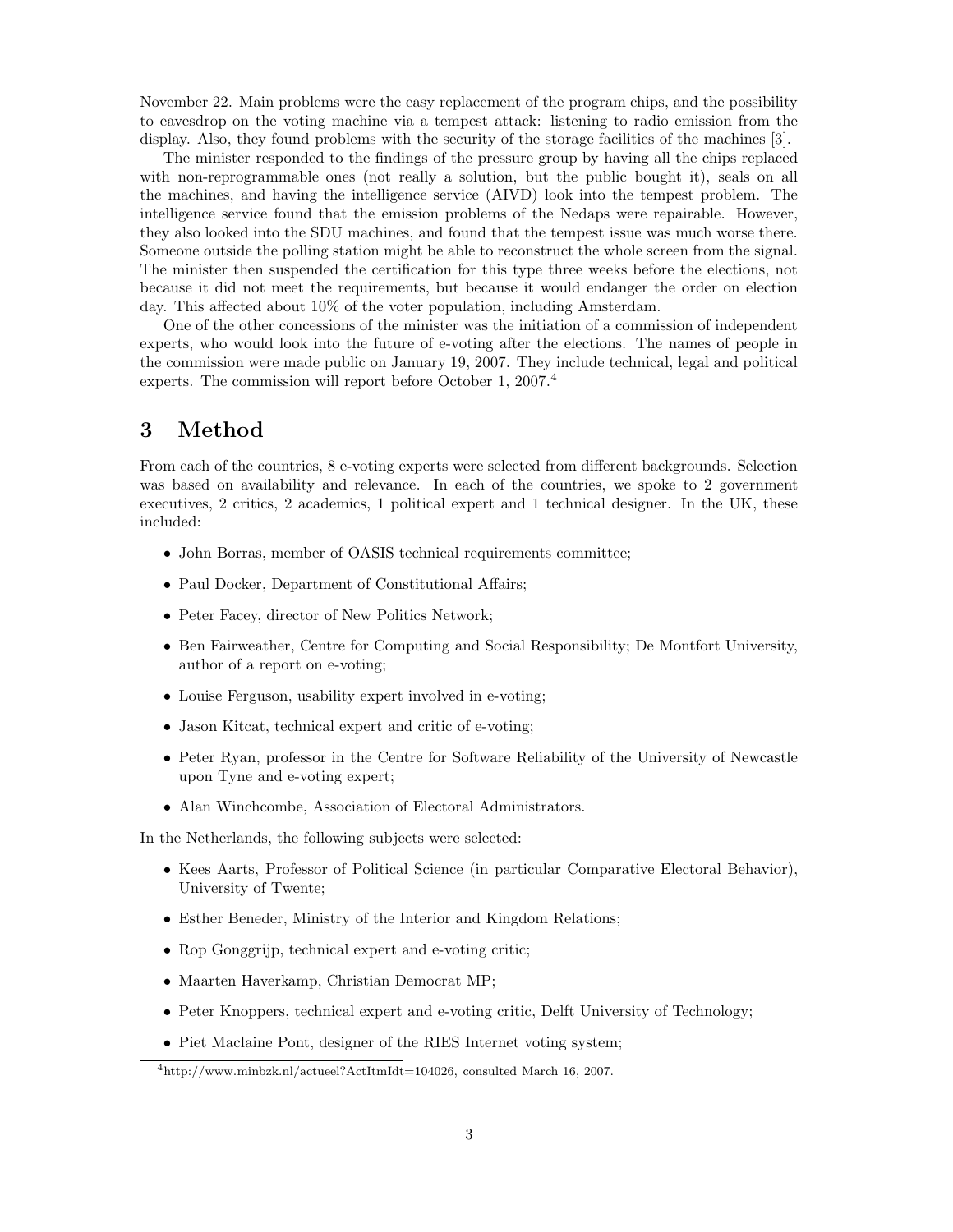- René Mazel, substitute director Constitutional Affairs and Law, Ministry of the Interior and Kingdom Relations;
- Berry Schoenmakers, cryptography and e-voting expert, Eindhoven University of Technology.

Our questionnaire was based on the theoretical framework of strategic niche management [7]. Main variables in this framework are expectations, network connections and learning experiences. For the purposes of clarity, we split the variable expectations into (positive) expectations and (negative) risk estimations. We performed the interviews either by phone or on-site in the period of October - December 2006. The interviews in the Netherlands were conducted by Robert van Haren, master student information science at our institute. The interviews in the UK were performed by the present author. Each interview lasted between half an hour and one hour, depending on the amount of information given by the respondent.

We performed a qualitative analysis of the interview data using the Weft QDA tool.<sup>5</sup> This way of analysing the data allowed us to make sure that we gathered all information about the variables, even if it appeared in different parts of the interview. It also allowed us to refine the main variables based on the data. We present the results below. The English translations of Dutch quotes are the responsibility of the present author. We used them only if deemed important; otherwise we summarised the remarks in our own words.

## 4 Expectations

## 4.1 UK

#### 4.1.1 Turnout

Based on the interviews, we conclude that the most common expectation of the e-voting pilots in the UK was that they would increase turnout. The country experienced falling turnout levels, and there was a strong political motivation to stop or reverse this tendency. It was thought that making voting easier – by offering more convenient ways of voting – could help in achieving this goal. Opinions about whether this expectation has been met differ.

Not all of the respondents share the view that turnout was the main drive. John Borras argued that it is "a necessary development to keep voting up-to-date with people's daily lives." The government seems to realise that technical solutions are not enough to meet the expectation of turnout. Paul Docker states that increasing turnout "cannot be fully achieved by a single means."

What is significant is the number of text fragments covering the issue of turnout: in total 20 fragments, with at least one in each of the interviews. Compared to for example 4 passages in 3 documents on easier election administration, this seems to indicate a strong focus on turnout. Even if people do not agree that turnout is the main drive, they do mention it.

The strong focus on turnout in the UK made Andrew Gumbel write that turnout is the drive in all of Europe: "In Europe the prime motivation for e-voting has not been the elimination of fraud, but rather the hope that the growing problem of voter apathy can be stemmed by making the process quicker and more painless." [6, p. 313] The Netherlands are mentioned as a pioneer in this context, even though turnout does not seem to play any significant role in the discussion in that country.

Compared to both the US and the Netherlands, the British situation is different. Alvarez and Hall, writing about Internet voting in the US, are more positive about the experiments in the UK than those in their own country, and not only for the UK's more systematic approach to do research in combination with pilots. "Another key factor in the Internet voting effort in the United Kingdom is that it does have a clear goal, which is to increase voter turnout." [1, p. 145]

However, this clear goal is not appreciated by all of our participants, in comparison with the Dutch situation. Peter Facey: "There was a greater level of suspicion in the UK than in the Netherlands, although that has recently changed [due to the campaign in the Netherlands, WP].

<sup>5</sup>http://www.pressure.to/qda/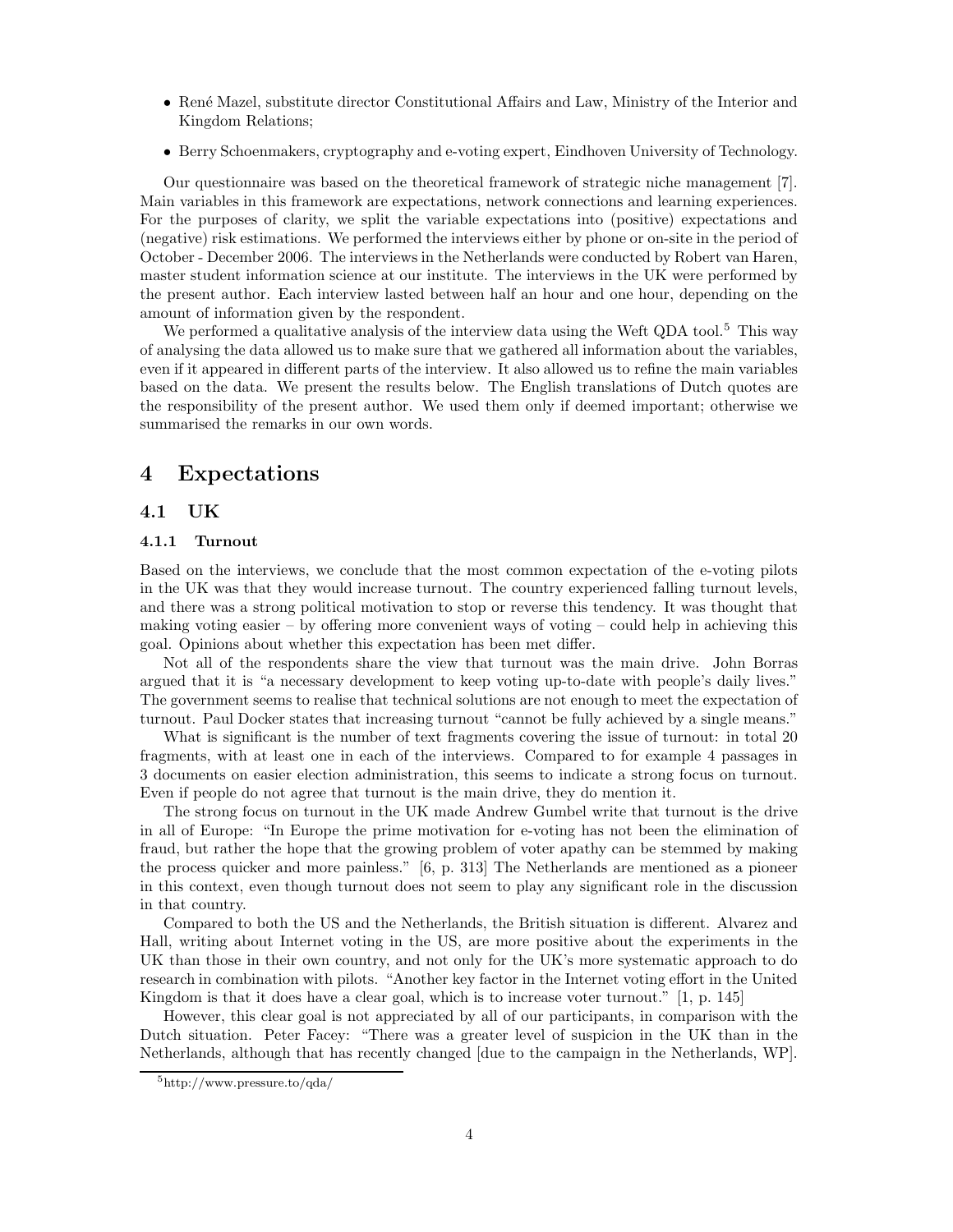What was being judged was different in the UK: the reason it started was the political question of turnout, which is a bad way of starting electoral modernisation. It is different from modernisation based on the process of election administration. [...] People tried to find a technical solution to the question "Why don't people participate in elections?" In the end, it was a political question, not a technical one."

Because of the expectation of increased turnout, the experiments in the UK have focused on making it easier for the citizens to vote. Electronic voting machines at polling stations are not expected to increase turnout, as both Peter Facey and Alan Winchcombe mention. Therefore, electronic voting machines at polling stations are not likely to be introduced in the UK. We can expect the UK to concentrate on remote electronic voting, and not adopt the type of voting machines in use in many other countries, such as the Netherlands. However, the critics of evoting think precisely of e-voting at polling stations as the only possibly acceptable form. Louise Ferguson: "In remote e-voting, there is a lack of public scrutiny and a removal of checks and balances that we have accumulated over 150 years or so. There are no officials that can observe what is going on, nor can candidates observe, nor can other voters challenge, and social engineering can take place. Voting is taken away from a controlled place and done in a private place, outside the public eye. This may allow "relative voting". Also, Internet security may cause problems. [...] Remote e-voting should not be done with the knowledge we have now."

The same concern is phrased by Ben Fairweather and Peter Ryan. The government, however, is not planning to abandon remote electronic voting. Because postal voting is already in use, the leap to remote electronic voting is not that big. Paul Docker: "If you're doing remote electronic voting people have the perception that it is easier to fiddle that than to fiddle a paper vote. It is all about the security put in place and the testing of systems to see if they work. The principles tend to be the same; it is the mechanism and the processes that differ." Not everyone agrees that e-voting may improve turnout. Jason Kitcat: "If e-voting gets implemented, turnout will probably fall because people will lose faith in the accuracy of the system, as is happening in the US."

#### 4.1.2 Administration, accuracy, lifeworld

Other, less pronounced expectations of the e-voting pilots in the UK include easier and cheaper election administration, improved accuracy and making voting fit in people's lives. Easier administration and improved accuracy have been the drive behind the introduction of e-voting in other countries, such as the US and the Netherlands. In the UK discourse, they tend to be seen as side issues. If they were major topics, electronic voting machines at polling stations might have been a more attractive option. Interestingly, the benefit of obtaining the result of an election faster has only been mentioned once.

A similar argument is that counting votes by a machine is more accurate than counting by hand. Acquiring this benefit does not necessarily involve full-fledged e-voting. E-counting can also be done with paper ballots that can be optically scanned. Peter Ryan: "The crucial aspect of polling place electronic voting systems compared with paper ballots is their ability to assure correctness of the counts. A mechanism is needed to give confidence in this. Cryptographic systems have strong guarantees, as opposed to for example the Diebold touch-screens." From the point of view of the citizen, increased accuracy can also be an advantage of e-voting. Interactive systems can prevent over- and undervoting, leader to fewer invalid votes.

People who do not believe in increased turnout for remote electronic voting usually offer the compatibility of voting with people's lives as an alternative. This argument has also been heard in Estonia. In the UK, 4 of our respondents mentioned this issue, although it applies to far less text than the turnout matter. Variants of this argument relate to the ability to inform citizens via the same channels that they can vote through. In a narrow sense, this amounts to linking to more information about candidates and parties, allowing people to make a better choice in the particular election. In a broader sense, this connects e-voting to the broader issue of e-democracy, the technology of which may offer people more ways to get information and participate in the political process. Some people are dependent on new solutions to be able to participate in voting, especially the disabled.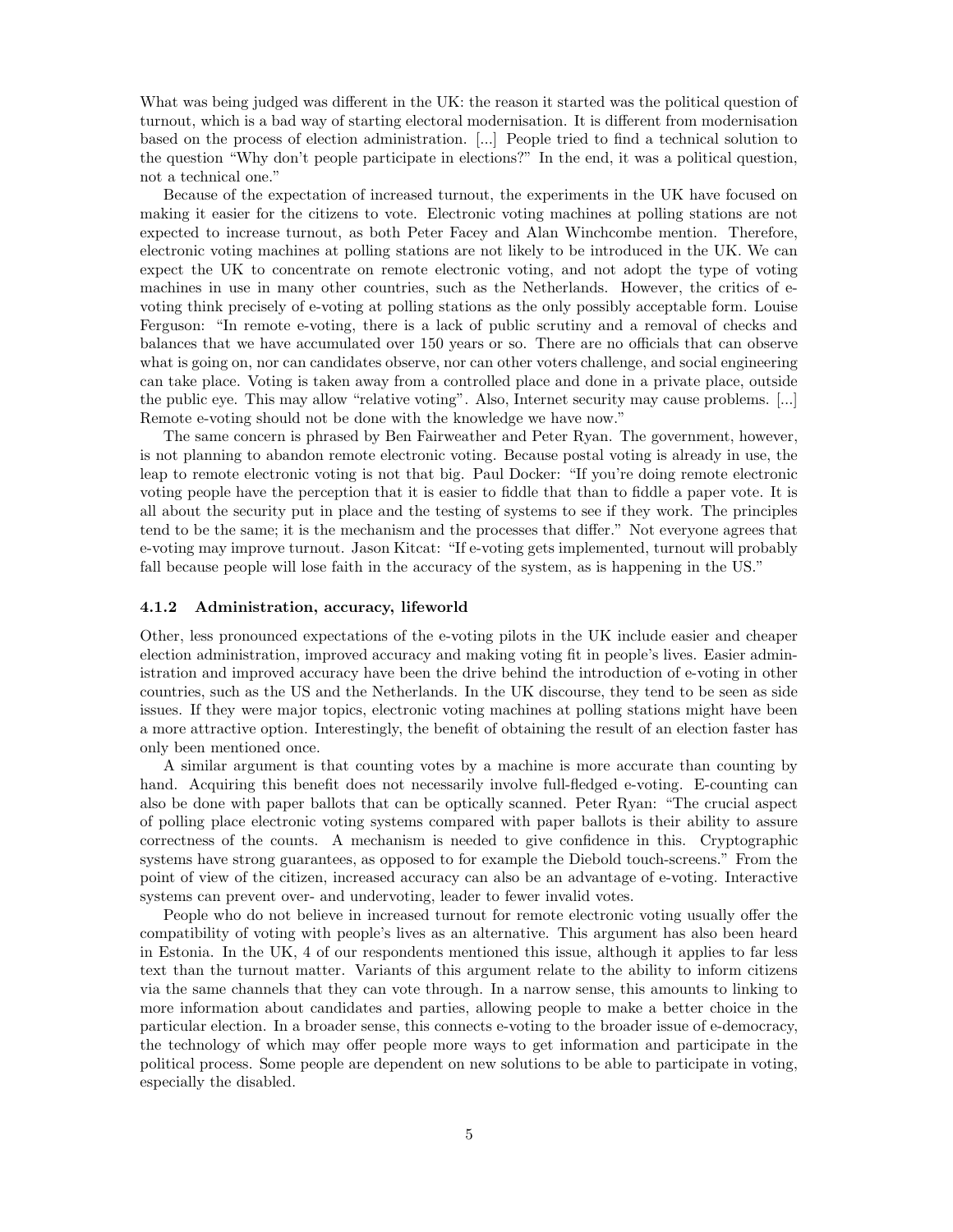Another interpretation is that the pilots do not aim for concrete benefits. Instead, it may be an issue of prestige. Louise Ferguson states that the main goal of the government is modernisation, and that they "have a naïve attitude towards technology and do not see its social implications".

Still, we find four major expectations of e-voting in our data: turnout, administration, accuracy and lifeworld, of which turnout is by far the most important one. The lifeworld argument may be closely related to the turnout issue. Alan Winchcombe states that to make people vote, we have to fit voting in their lifestyles.

### 4.1.3 Multiple channels

In the UK, the quest for turnout has been translated into experimentation with multiple channels. The idea is that the more choice the voter has in selecting a channel that is convenient to her, the more likely she is to cast a ballot. Alan Winchcombe: "From our research – of which we have done quite a lot the last five years – it appears that voters want a choice. There are still voters who want to go to a polling place to vote there, there are people who want to vote remotely, and there are some who want to vote by post. So I think what will happen is that in the end, we will have a combination of everything, where people have a choice of voting channels, probably three or four." According to Alan Winchcombe, multiple channels can prevent the two main non-political reasons for people not voting: not being able to go to the polling station, or forgetting to go to the polling station. "Certainly with the electronic channels, we can use those to remind people through their e-mail address or mobile phone number to go to vote."

The use of multiple channels leads to different views on security. Multiple channels may both increase and reduce the risks. Ben Fairweather: "The use of multiple channels does not necessarily increase risk. On the one hand it may reduce risk, because there is no single point of failure. On the other hand, it may increase risk, because there are multiple ways to attack the system." Another issue that was raised is the balancing of security between the channels. This is a variant of the well-known equal access argument, stating that changing the voting procedures should not benefit certain groups in society more than others. John Borras: "E-voting should not be too secure. The security should be balanced among the different channels. If some channels are more secure than others, this leads to inequality, which is undesirable."

### 4.2 Netherlands

#### 4.2.1 Accuracy and efficiency

Most of our Dutch respondents agree that voting machines in polling stations have advantages in terms of efficiency of the process and accuracy and prevention of errors by the voter. René Mazel: "In the paper voting system, there were about 5% votes that had to be checked afterwards because they had arrows and notes on them. 0.5% to 1% remained as invalid. With the voting computer, the number of invalid votes has been reduced to almost zero. On the other hand, the computerised process is much more central. If the programmer makes a mistake, this counts across the board."

Whether these benefits justify introducing electronic voting is another question. As opposed to the UK, there was no clear problem in the Netherlands that had to be solved. Even if turnout may have been slightly lower in some elections, this was not seen as a major problem. Rop Gonggrijp: "There is no need to automate the voting process." Both the turnout and lifeworld arguments hardly seem to play any role in the Dutch discussions.

#### 4.2.2 Increased convenience for expats

Internet voting in the Netherlands is mostly seen as an addition to postal voting for citizens living abroad. The possibility for physically challenged people is also mentioned. Compared to postal voting, it is more transparent and more convenient, according to Esther Beneder. People can see if their vote has been counted, and people can participate on election day itself instead of in advance. Due to the focus on the comparison with postal voting, implementation for a wider audience is only considered hesitantly. Esther Beneder: "Internet voting [...] is mostly like postal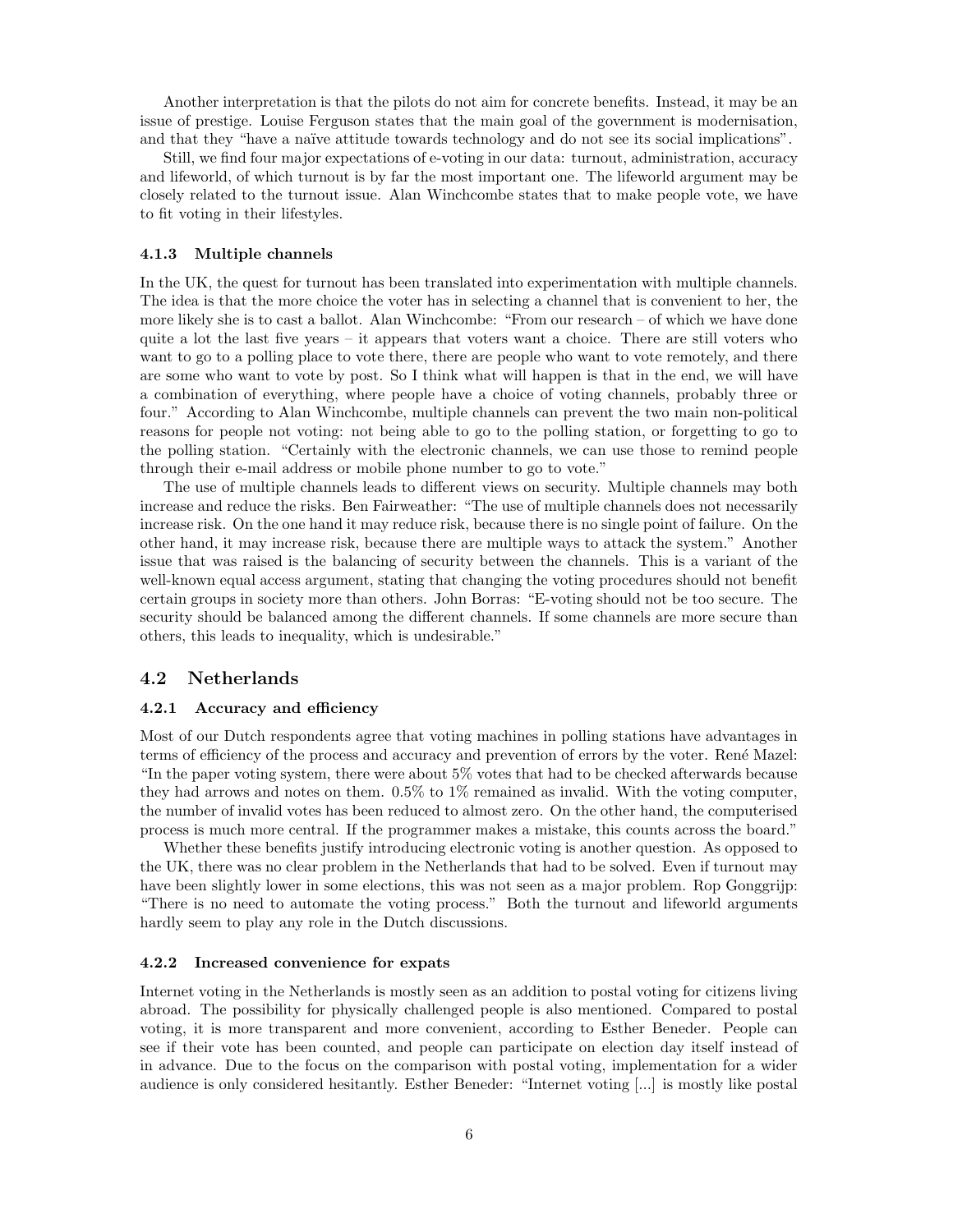voting. Internet voting should therefore comply with the same rules as postal voting. It should be at least as reliable and accessible. Internet voting should therefore not be compared with other forms of voting."

The experiments are accepted, because for citizens abroad, postal voting has the same disadvantages. Whether Internet voting should be allowed for more people is "a political choice." Key problem in such a decision is the issue of secrecy. Kiosk voting is seen as a compromise. Still, this means that a nation-wide register of voters has to be implemented.

Piet Maclaine Pont mentioned an additional problem. "According to the politicians, the disadvantage of Internet voting is that people who are disinterested in politics will be more likely to vote." A similar remark is made by Maarten Haverkamp. Maarten Haverkamp: "Internet voting will indeed lead to higher turnout, because of convenience. However, the quality of the vote will not be better." Interestingly, no-one in the UK mentioned this objection against the possibility of higher turnout. Criticism was more oriented towards the lack of proof of increased turnout; not towards the desirability of increased turnout itself.

In the past, expectations of Internet voting were higher in the Netherlands. These opinions may have been influenced by the expectations of the pilots in the UK. Maarten Haverkamp: "People had exaggerated expectations of remote voting in the past, which were reconsidered later." The people of the anti-e-voting campaign think expectations are still too high: there is technological optimism. Rop Gonggrijp: "People have a temporary haze before their eyes at the moment. People believe too much in technology. This can also be observed from the Stemwijzer [online voting adviser, WP]. People unthinkingly accept the advice of the Stemwijzer. People are like 'it's a computer, so there must be higher maths behind it.'"

#### 4.2.3 Usability and security

It is often thought, also by some of our respondents, that usability was the main expectation of voting machines in the past. That would explain why security appeared as an issue only recently. However, Kees Aarts has a different opinion. "Previous expectations of e-voting were also about security. Concerning usability, issues were mostly minor, like layout. With the SDU machines it is pretty serious that one first has to choose a party and then a candidate. This should happen simultaneously."

The latter is a particular feature of the list-based proportional system. In the UK, there is no need to discuss how to select one out of hundreds of candidates. So-called "phased voting" – first selecting a party and then a candidate – has been allowed by law in the Netherlands since 1997.

Key expectations of e-voting in the Netherlands are clearly separated between voting machines and online voting. For voting machines, the main expectations are increased accuracy and efficiency. For online voting, increased convenience for expats is the main drive. Both are not primarily seen as means to increase turnout. Some of our respondents even question the desirability of increased turnout.

Within the Netherlands, we find differences in expectations regarding the need for automation. Still, people at the ministry consider the differences in expectations not too profound. René Mazel: "All parties have the same expectations, all from their own perspective. Everyone wishes for safe and convenient elections."

## 4.3 Conclusions

The main drive behind the pilots in the UK is increasing turnout. This expectation has been translated into a vision of multi-channel voting, to make the experience as convenient as possible for the voter. Other expectations, like improving accuracy and administration and the lifeworld argument are also mentioned, but seemingly to a lesser degree than in other countries.

In the Netherlands, there was no clear problem guiding the implementation of electronic voting. Both the introduction of voting machines and the current experiments with Internet voting were based on benefits in terms of efficiency, accuracy and convenience. The idea that these benefits are important enough to justify e-voting is questioned by the opponents.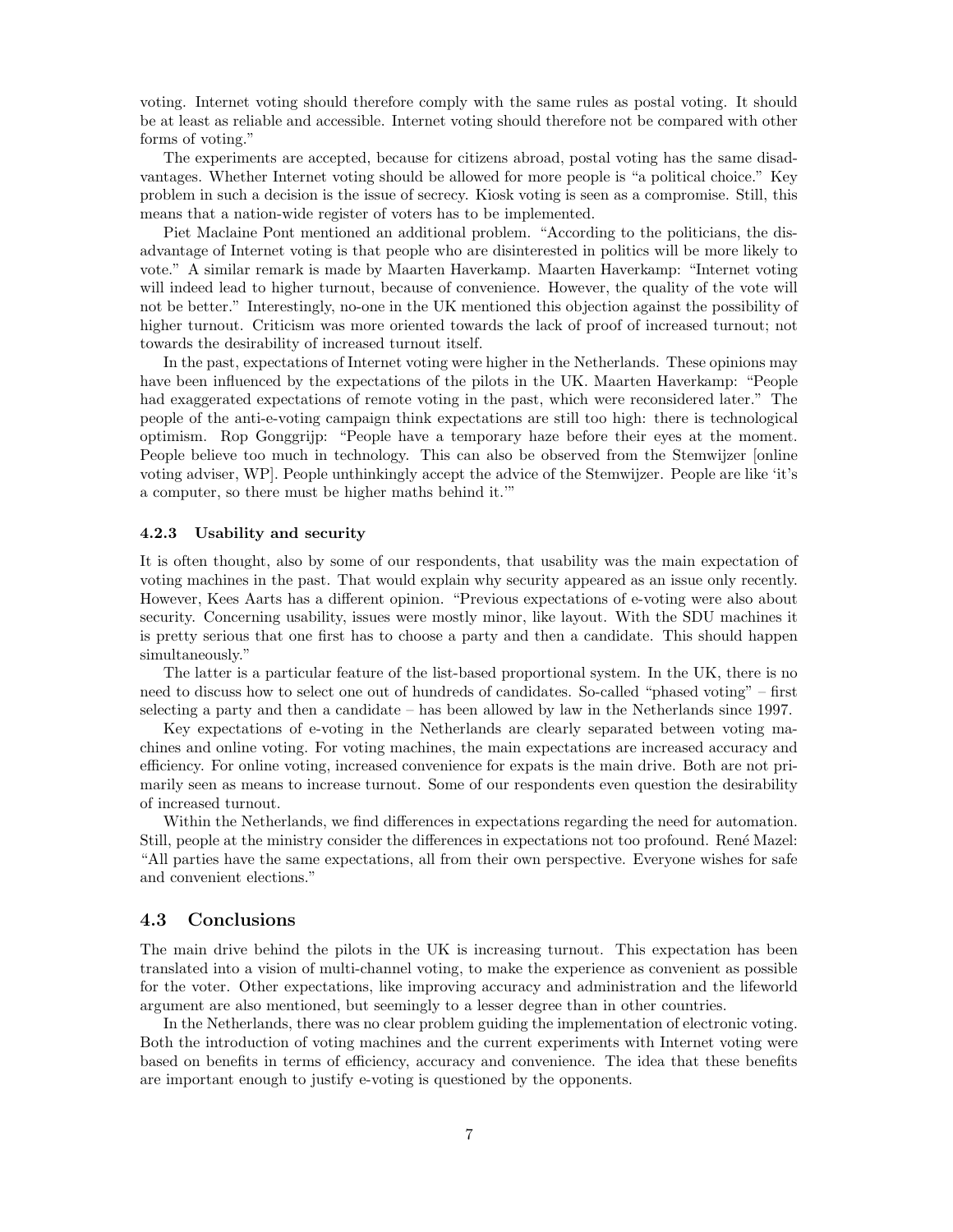## 5 Risk assessment

## 5.1 UK

Generally, the insight has spread that electronic voting is a risky technology. Many of the participants indicate that they have become more aware of the risks during their involvement. Opinions differ about which risks are the most important. Alan Winchcombe: "[These] are probably the main two risks: failures of the system and the accuracy of what they are doing. Then there also is the risk that because you are doing it in an unsupervised location the voters themselves may not actually be the persons that cast the ballots. That is the same risk as with postal voting. This appears to be acceptable to the politicians in this country." From this text, we can identify the security goals of availability, integrity and authenticity, respectively.

Peter Ryan: "The main risk of e-voting, if implemented naïvely as capture-and-count, is the difficulty of verifying the correctness. The system is a black box, and you can't have real confidence in the accuracy. There is more feel for the safeguards in the paper system, such as observers." In voting, integrity comes with the additional requirement of verifiability.

According to John Borras, unlikely risks can be used to express reluctance to change. "Politicians are more old-fashioned with respect to e-voting. It may be a threat to their way of life: they need to adapt to stay in touch with the electorate. This also holds for electoral administrators: they are reluctant to change the process. They will use exceptional cases to argue against e-voting, by saying that these complex cases cannot be implemented in technology."

We will cover the aspects of verifiability and authenticity in more detail, since these seem to be the most important ones in the discussion. The analysis of the authenticity discussion will be combined with considerations on the secrecy of the ballot.

## 5.1.1 Verifiability

John Borras mentioned undetected intrusion as the main risk. What can happen? Peter Facey: "The problem for the voter is that the voter can't really see what is happening, as opposed to putting a ballot in a box. It is hard to see that the vote is counted in the way they intended. That is the big problem of e-voting. You can put all kinds of safeguards in place, but the voter has to have faith in the process. The advocates of e-voting have not been able to do that, and recent incidents make this even more difficult."

Even though these considerations are well-known in other countries, the discussion on verifiability in the UK seems to be different, notably from the US and the Netherlands: Louise Ferguson: "In polling place e-voting, the most important technical problem to be solved is the provision of confidence that an individual's vote is cast in the right way, without the vote being revealed. The one way this has been arrived at so far is a voter verified approach. This concept has led to discussion in other countries, but not in the UK: no-one in authority has mentioned it or expressed a view on it."

Ferguson refers to a so-called "paper trail", in which each individual vote is kept on paper next to the machine counting [10]. It is fairly easy to explain why the paper trail solution is not that popular in the UK: because the UK wishes to increase turnout, the focus is on remote voting, and in remote voting, a paper trail is impossible.<sup>6</sup>

The discussion on verifiability is closely linked to the discussion on the relation between system security and voter confidence. Generally, there is a consensus that remote electronic voting should be at least as secure as postal voting. However, many people judge perception of security to be important, as opposed to reality. Peter Facey: "Perception in elections is equally important as reality. In the UK, the perception is that polling station voting is secure, safe and reliable. The reality is you could walk into my polling station, say that you're me, be given a ballot paper, and vote. There is no proof of ID or mark that you already voted. Perception is that it is secure and we have confidence in it. The problem with new ways of voting is that even if it's more secure, perception may be different and there may be a lack of confidence."

 $6$ Because "[t]he voter is not at the point of vote summarization to examine a receipt." [13, p. 211].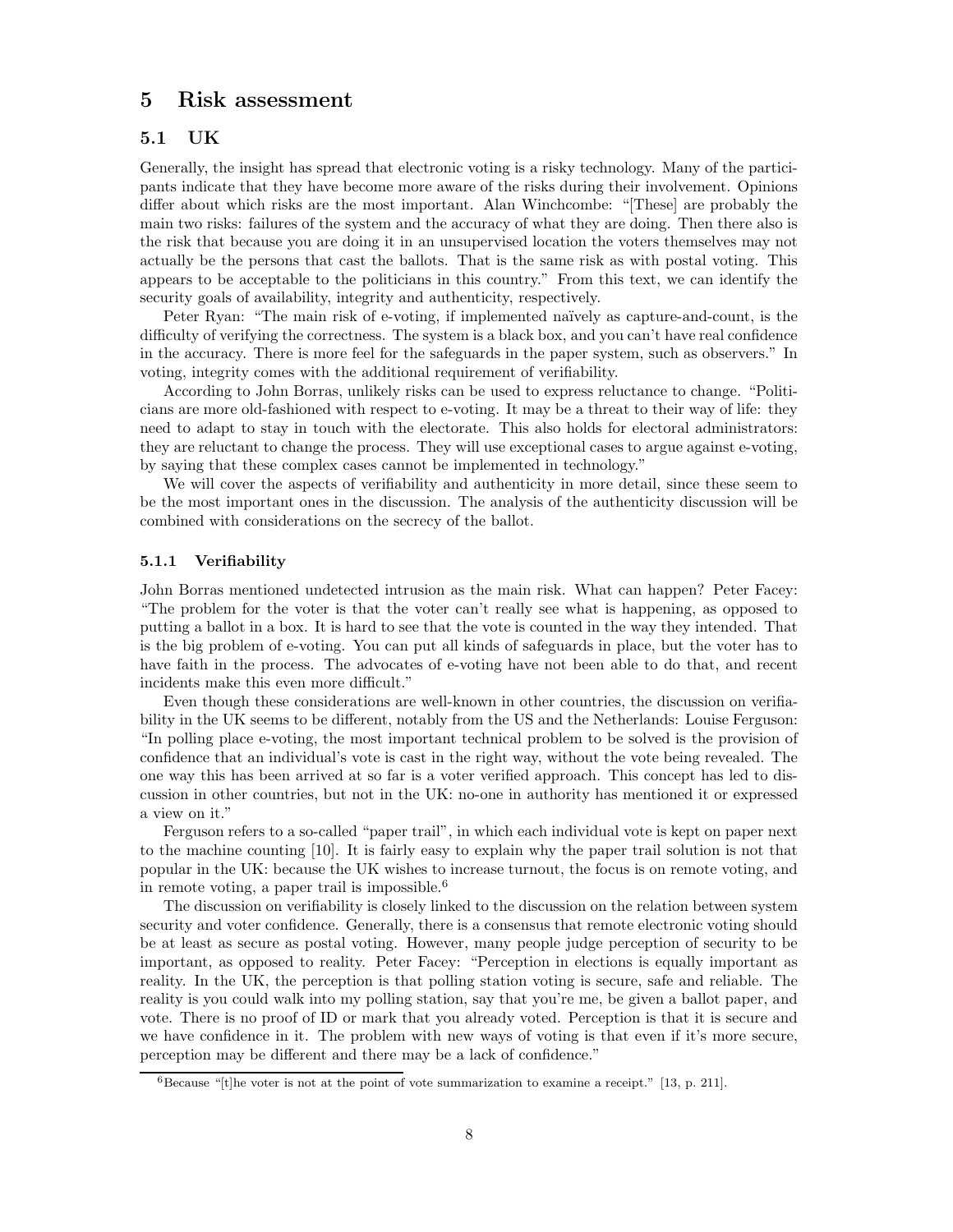Because of these issues, security requirements of electronic voting systems may be stricter than those of traditional voting methods. Peter Facey: "A higher threshold of risk is often applied to e-voting or remote voting than to traditional methods: the security of e-voting should be "beyond doubt", whereas this is not the case for the polling station paper system." The DCA seems to be pragmatic with respect to such requirements. Paul Docker: "The risks of e-voting boil down to systems and perceptions. There is no system that is ultimately secure and safe. People can always find a way to subvert things if they want to. In any system, one needs to take account of what people may try and do. If something comes up within a system that is already there, such as happened in postal voting, one has to make sure that that is addressed and stopped. Perceptions are a big thing, and it is a challenge to overcome, to get people to understand how processes can work and what security can be built in, and develop levels of trust in it."

Thus, the discussion on verifiability appears to be seen as a discussion on voter confidence. Specific measures like paper trail and open source are not mentioned often, if at all.

### 5.1.2 Secrecy and authenticity

Jason Kitcat: "The secret ballot evolved for very good reasons. We are not that far away from the corruption and bribery that made it necessary. In the 19th century, they estimated that at least 50 % of the votes were bribed or bought." An important issue in the e-voting debate is the secrecy of the ballot. People mention these issues both from the perspective of machines being able to link a vote to a voter and in connection with remote, i.e. unsupervised voting, in which the authorities no longer force a voter to cast a vote in a private environment. Alan Winchcombe: "Having said that, we have done remote electronic voting twice, and our research suggests from the responses we have had that the average elector is not concerned unduly about having to cast their vote with other people present when they are voting remotely from home or in their office. Only a very small percentage – in our case 3 percent – had any concerns about casting their ballot in secret."

The proponents of e-voting quote figures from research indicating that the problems with unsupervised voting are small. The critics are much more sceptical, and find remote voting unacceptable for this and other reasons. Still, the positive view on being able to address the coercion issues is quite different from the consensus in the Netherlands. One of the explanations may lie in the wider allowance of application-based postal voting in the UK in the past. Since 2000, no reason has to be given for requesting a postal ballot. Some pilots used all-postal voting. Concerns about remote voting have been oriented more towards personation than to coercion or family voting, which can be observed from the various interviews. Alan Winchcombe: "I think the system risks and the security of the systems, the system suppliers are happy that they can address those, but I think the biggest problem is still voter identification. Certainly that is one of the things that have to be tested out in different forms, and we may well be doing that next year, in 2007."

Both from the UK's history of weak authentication mechanisms, and from the incidents with postal ballots (such as in Birmingham), it seems reasonable that personation is a major concern in the UK. The importance of the personation issue seems to equal or even outweigh that of the family voting / coercion problem. However, as in other countries, critics do address the secrecy and coercion issue, especially in relation to human rights treaties. Jason Kitcat: "The legal problem is that remote e-voting and postal voting break the various human rights treaties (UN, Europe, UK). They do not meet the secret ballot requirement. The government is aware of this – it is now being investigated by the Council of Europe – but they do not seem to care about treaty obligations. Moreover, the British system is already problematic with respect to this requirement, because of the vote tracing possibility. This has been in place since the introduction of the paper ballot in 1872."

Here, we find another peculiarly British phenomenon. Indeed, the secrecy of the ballot in the UK can be broken by court order. There is a sequence number that can be used to trace the relation between voter and vote, although the physical separation of registration and votes does not make this an easy task. Peter Facey and Ben Fairweather are concerned that keeping the vote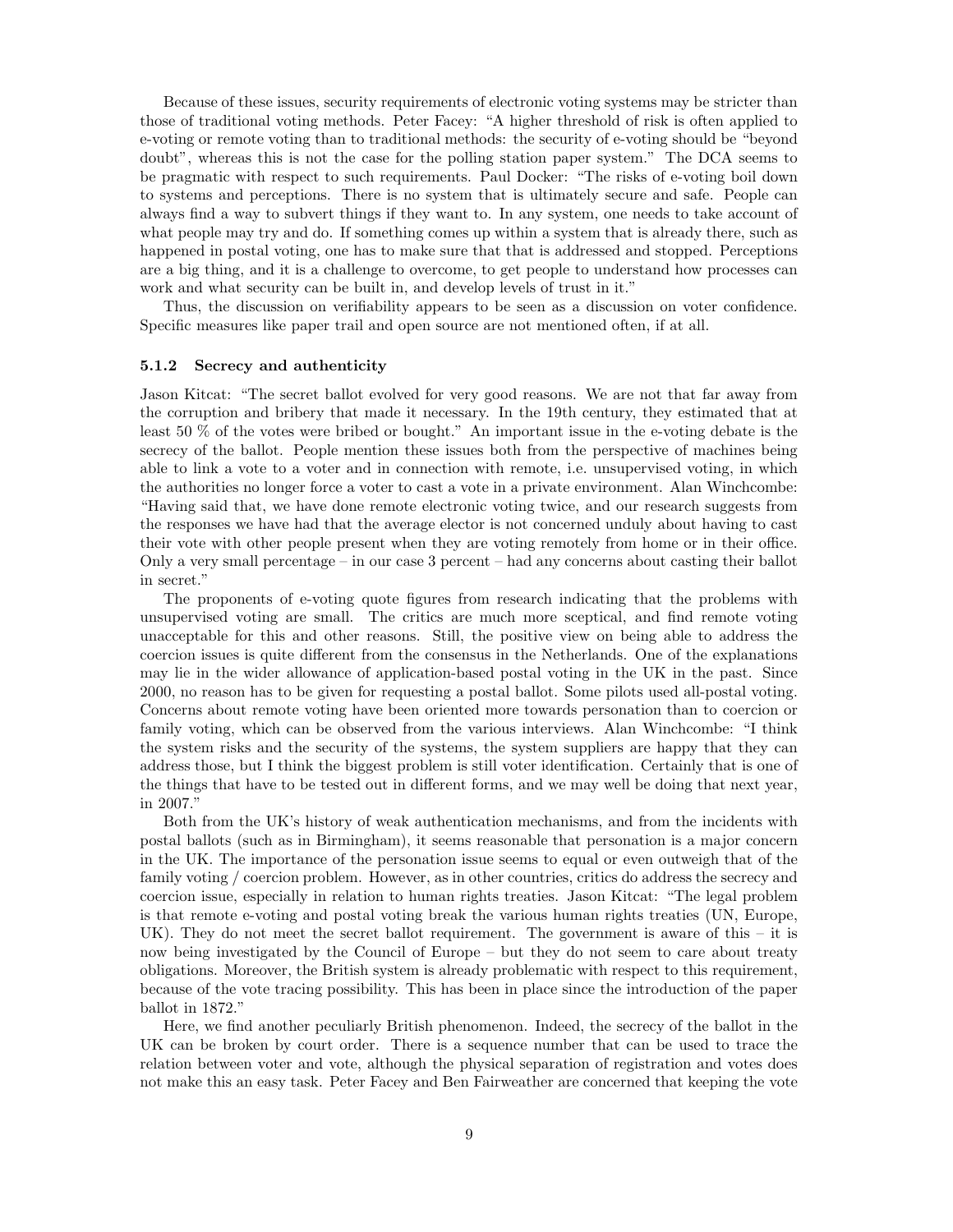tracing requirement in e-voting makes it too easy to trace, and thus invites breaking the secrecy.

Even though the vote tracing requirement leads to these complications in e-voting, it also influences the discussion on secrecy in remote voting. If remote e-voting does not conform to the treaties, neither does the current British system, and no one is aware of legal challenges to that practice. The vote tracing option may be one of the reasons why the British are less concerned about the requirement of the secret ballot. Indeed, the government does not see any legal problems here. Paul Docker: "The Council of Europe and the Venice Commission have looked at remote voting and e-voting and feel there is no legal issue with that."

## 5.2 Netherlands

In the Netherlands, the activists have not managed to persuade the government to abandon the existing voting machines. Berry Schoenmakers states that "risk is a calculated property of on the one hand the vulnerabilities and on the other hand the probability of exploitation. [...] The vulnerabilities in voting computers are big, but chances of exploitation in the Netherlands are minimal. That's why we can cope with the risks at this point."

The argument here is that the *context* is important for the security of the voting systems. In the Netherlands, recent experiences with fraud in elections are nearly absent. There was a small case of someone being an observer in a polling station and having an improbable number of votes in exactly that district.<sup>7</sup> Apart from that, people do indeed seem to have confidence in the limited likelihood of vulnerabilities being exploited. This may be a feature of the Dutch multiparty system: no single party will get a majority, and if they do, people will be very suspicious. Besides, there seems to be good cooperation in working towards a solution. René Mazel: "We can cope with the risks at this point because everyone has the same interest when it comes to voting computers: they should be fast and reliable."

Of course, the campaign people don't agree, and Gonggrijp apparently declined an invitation to join a committee of advisers. Even if people have the same expectations – there seems to be more consensus in the Netherlands than in the UK – that does not mean that they agree on how to manage the risks. Ren´e Mazel: "Everyone has their own specialism, and judges the risks from that role."

#### 5.2.1 Verifiability

Beneder, Schoenmakers, Knoppers, Gonggrijp and Maclaine Pont mention the issue of lack of transparency in voting computers. Haverkamp and Aarts seem to be more subtle in their judgements. Kees Aarts: "The differences between the voting computer and paper voting mostly reside on the process level. With voting computers, the relation between the actual vote and the result is less obvious." Maarten Haverkamp: "The paper system is not transparent either. In a polling place 25 people walk around during the counting."

Within the Ministry, the transparency of the RIES Internet voting system is seen as proof that better voting systems can be built. However, opponents of the present voting systems mainly focus on open source and the paper trail solution. Kees Aarts: "The ideal voting computer will need to be open source, and certainly also have a paper trail for recount purposes." Rop Gonggrijp: "Voting computers can only be used in the future if a paper trail is added. Open source software is also a good initiative, but one will have to be able to guarantee that the right software version has been installed on the voting computer."

Generally, the discussion on the verifiability of voting computers seems to be almost completely separated from the discussion on the quality of transparency in the RIES Internet voting system. Apart from the projects being run by different people, there is no clear reason for this to be the case, and if voting in any polling station is the future goal, this separation may not last. In that case, polling place voting will become much more like Internet voting, because authentication and retrieval of local candidates will be done through network connections. Also, paper trails are much

<sup>7</sup>http://www.security.nl/article/13917/1, consulted February 19, 2007.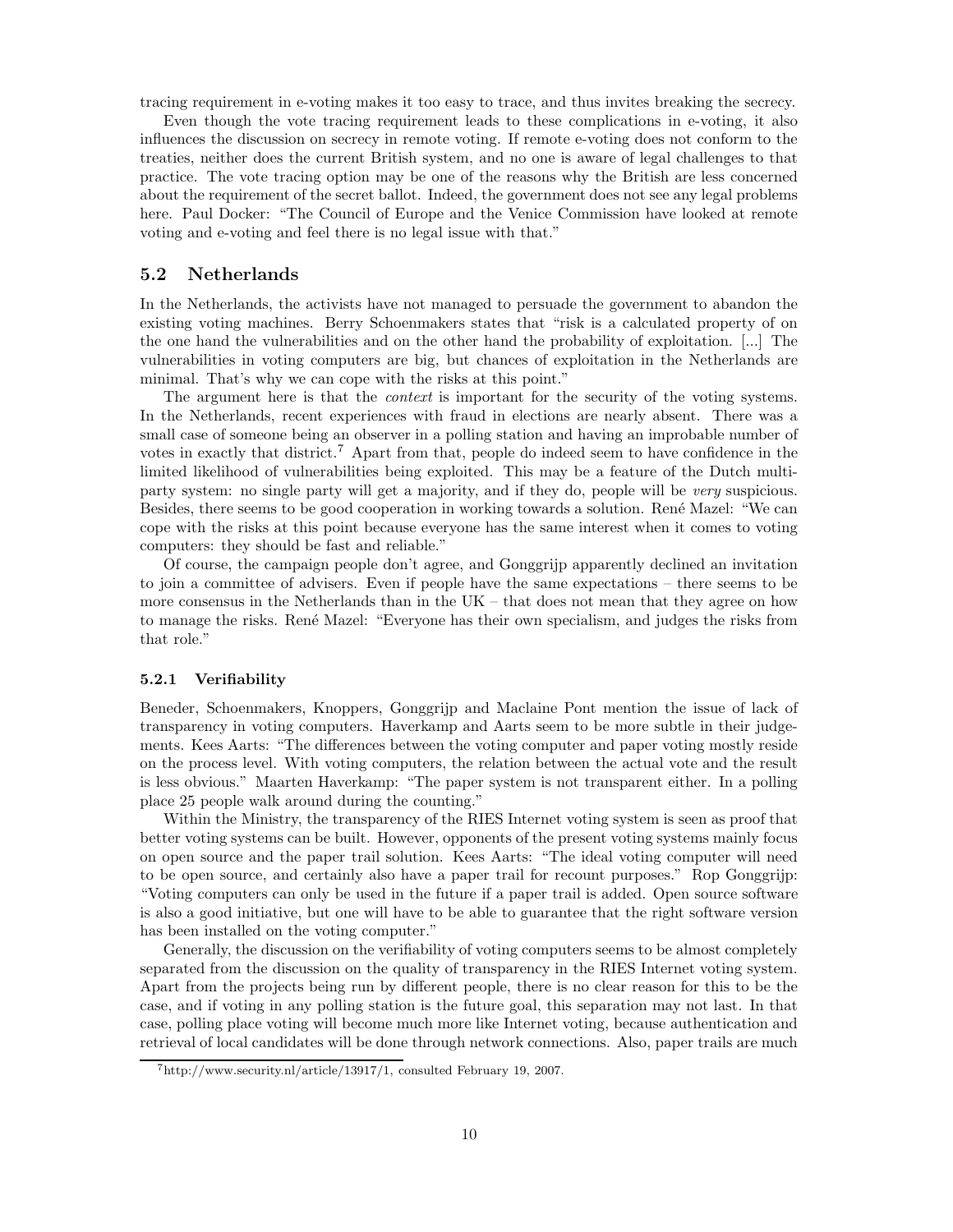harder to recount then, especially when people vote for local elections in a different district than their own.

### 5.2.2 Secrecy and authenticity

The recent discovery of the possibility of tempest attacks on the Dutch voting machines made the secret ballot appear on the agenda with full force. Contrary to the expectations of the campaign, the main issue in the media was not the verifiability, but the secrecy of the votes. The tempest issue became dominant in the discussion and public perception. The issue of secrecy is also prevalent in the discussion of Internet voting. Maarten Haverkamp: "You don't have freedom anymore as a voter. Everyone can watch: family voting. This is the most important risk of Internet voting." Esther Beneder: "Ensuring a secret ballot is a great concern. It is not possible to verify that people are not being coerced. Through a clear instruction, people are told to keep their polling code secret, to vote in a quiet environment, etc. This risk is seen as acceptable, because otherwise citizens abroad wouldn't be able to vote."

Still, the lack of secrecy makes people hesitant to expand the use. It is seen as impossible to solve the secrecy problem in remote voting, even when allowing for example overriding a previous vote. Esther Beneder: "The Estonian solution is not complete either." From our interviews in the Netherlands, it appears that the secrecy of the ballot is not particularly associated with human rights treaties.

## 5.3 Conclusions

In the UK, the most pronounced risks of e-voting are the lack of verifiability and the problem of authenticating the voter. As opposed to other countries, the verifiability discussion does not concentrate on a paper trail. In the UK, authenticity problems are often referred to in terms of personation, whereas family voting and coercion are dominant abroad. This can be explained from the UK's history of weak authentication in elections. The acceptability of remote voting under human rights treaties is questioned. Verifiability is mainly discussed in terms of voter confidence. The issue of perceived security strengthens the security requirements of the systems.

In the Netherlands, verifiability is considered an issue as well. Open source and paper trail are mentioned more often than in the UK. Secrecy is associated with tempest attacks on voting computers on the one hand, and family voting in remote systems on the other. Personation concerns are not that big, although Gonggrijp mentioned vote gathering. This may be due to a lack of experience with postal ballots within the country, although proxy voting would also allow for personation.

## 6 Cooperation

## 6.1 UK

### 6.1.1 Local and national

Because of the district-based voting system, there can be a close cooperation between the local authorities, the local candidates and the local electorate. In the UK, the local authorities have the initiative to propose a pilot for a local election. Together with a supplier, they apply to the central government. At the central level, advice is given by the Electoral Commission. There are some limitations to what the local authorities can do, as determined by the central government. They select the companies that the local authorities can contract. Some people are critical about this approach. Peter Facey: "Different approaches were chosen by different authorities. They chose their own supplier, without a clear set of standards that voting systems should meet, which can be dangerous. The suppliers were allowed to bid. This made possible a wide range or experimentations, but the elections were real elections."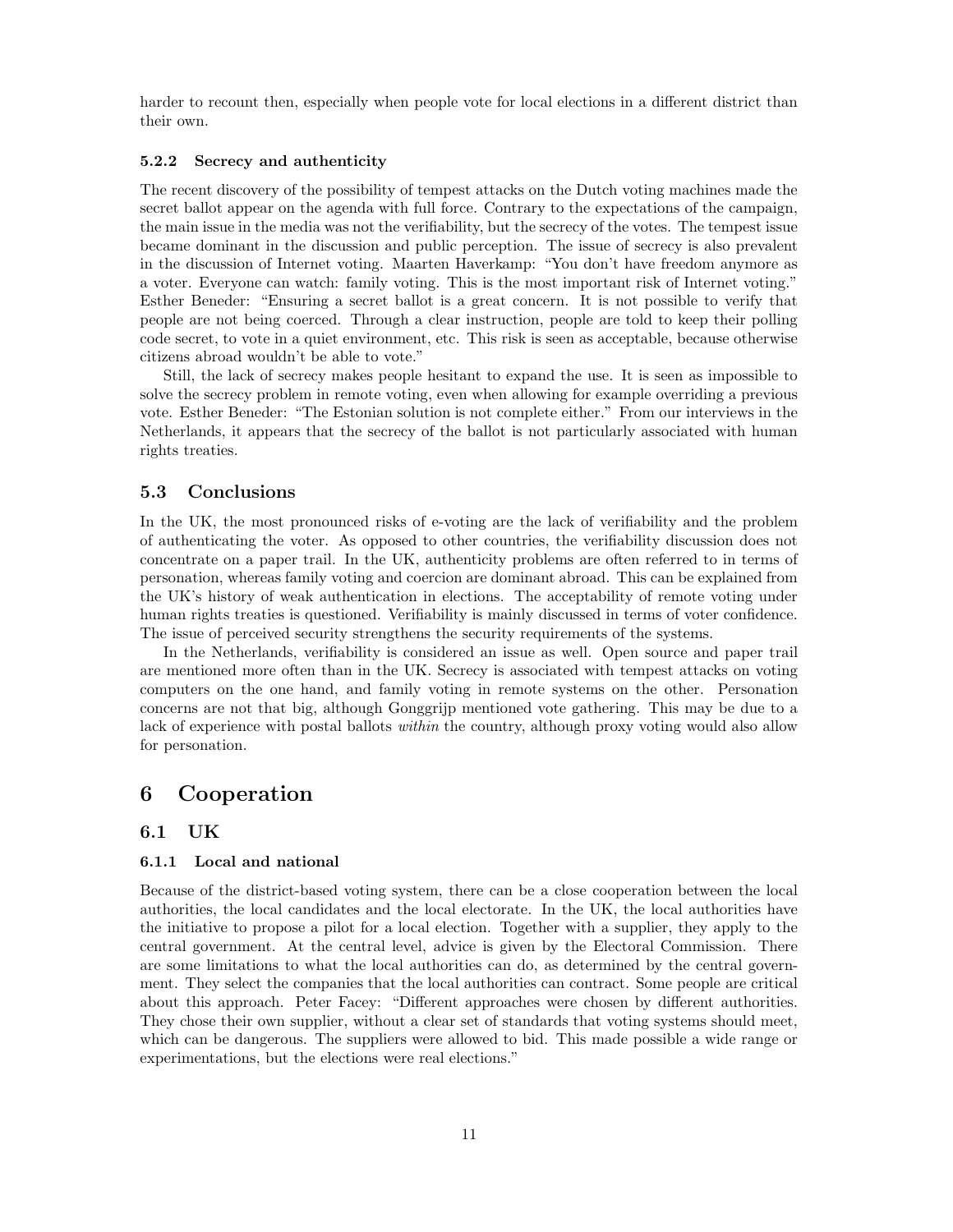The decentralised approach of proposing pilots is different from the centrally steered experiments in the Netherlands. Because there is no postal voting in the Netherlands except for expats, the only acceptable experiment with remote e-voting is for citizens abroad. As for electronic voting machines in the Netherlands, a certification system is in place. If a system has been certified, local authorities are free to use it. There is no need for experimentation, even though risk concerns may change over time, as has been shown.

#### 6.1.2 Technical expertise and certification

The issue of certification turns out to be a real bottleneck in the UK pilots. On the one hand, the central government states that the pilots are run precisely to make clear what kind of requirements should be included in the certification process. On the other hand, critics argue that doing experiments without proper certification of the systems being used is asking for trouble. In the Netherlands, certification for voting machines has been in place since 1997, but this indeed meant that the list of requirements turned out to be incomplete or underspecified many years later.

The differences in opinion in the UK can partly be explained from attitudes towards and trust in the suppliers. If one believes the suppliers are competent enough to deliver reasonably welldesigned systems, the need for a certification procedure is less strong than if one believes the technical expertise of the suppliers is insufficient.

According to Louise Ferguson, the vendors have basically been able to present what they want. Ferguson does not think there is any real certification process. She has been in contact with one of the suppliers. She was asked to speak to the team, because they did not know anything about usability. "And these are the kinds of people selling e-voting systems to the government. Not only is there no certification, I think there is a complete lack of knowledge about what they should be buying, what they should be designing, how it should work and how it should be tested." Ferguson points to the US, where many more organisations and commissions are involved. Both she and Peter Facey think the vendors have too much power in the UK.

The local authorities realise that they are dependent on the vendors. Alan Winchcombe: "I'm not a technical person; that's the problem; we have to rely to a certain extent on – you know, we explain what we want to happen – to a certain extent you are totally reliant on the suppliers' technical people being able to deliver and prove to you that what you're asking them to do they are capable of doing."

Some of our respondents suggest that there is strong central steering of the pilots. This does not exclude the initiative being with the local authorities, but the landscape sketched looks different. John Borras: "The Department of Constitutional Affairs sets the agenda for e-voting, and they are responsible for decisions on e-voting systems and projects. The Electoral Commission gives advice. The certification process still needs to be implemented. Suppliers of pilot systems were asked to comply to the guidelines set by the OASIS TC, but there was no formal obligation to do so. The pilots were allowed by special arrangement. The future certification process will be based on the requirements set by the TC."

Even if there is no certification, the government should be able to judge which pilots to accept. Do they have the technical expertise to do that? Louise Ferguson: "They do not have a risk management approach. They do not see it as risky: the technologists will deliver. There is not much appreciation of the chaos that could occur, or what it might mean from a democratic perspective. [...] The technical requirements are expressed in a simplistic manner, or insufficiently expressed. I spend a lot of time in requirements engineering, and I do not think there really are requirements here. If there are any, they are like 'not sms', or 'must fit in with government plans'."

With the DCA, the opinion is that enough technical expertise has been acquired to ensure the quality of the pilots and the ability to set up a certification procedure in the future. Paul Docker: "Specialised organisations were hired to do the quality assurance of the systems, before and after the use. They were mostly procured by the government to assure independence. A formal accreditation system is planned; the pilots should reveal what it is that needs to be accredited and how that process might work. A system security consultant is helping with this. Also the people within government working on system security are involved. Nothing will be introduced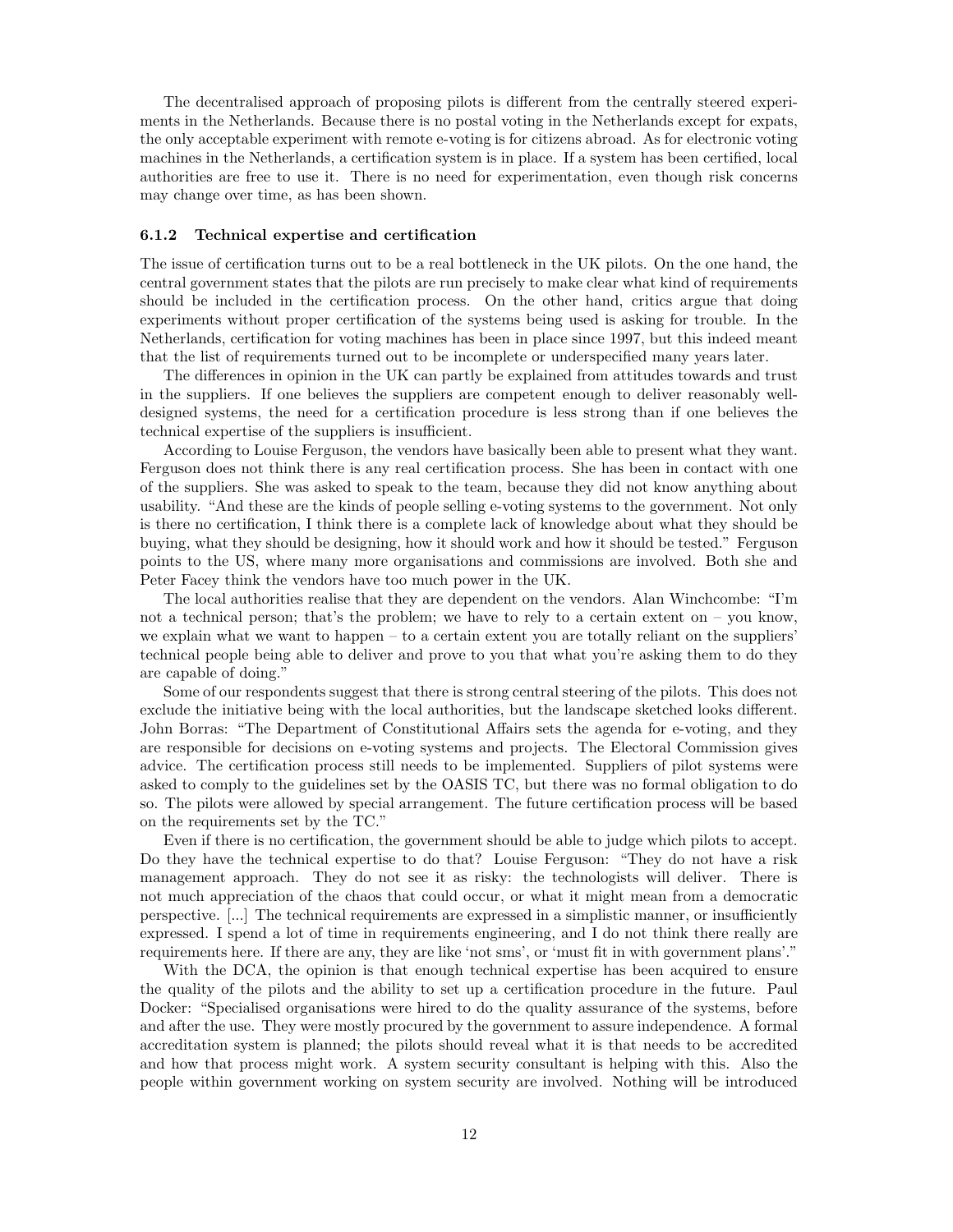on a mainstream basis without having an accreditation system in place."

#### 6.1.3 Academics

Some of our respondents suggest that the government has rewritten a critical report by academics they hired. It is clear from the different interviews that this concerns the "Technical Options Report" written by Ben Fairweather and Simon Rogerson of the Centre for Computing and Social Responsibility of De Montfort University, Leicester. As we have seen from the interview, Fairweather is very critical about (remote) electronic voting. Since the government is much more optimistic, they may have had an incentive to present the results a bit milder than they were presented by Fairweather and Rogerson. Whether this indeed happened will not be investigated here.

The interesting point of discussion is the role that scientists have in such matters. Does a scientific report constitute evidence, or is it just another voice in the discussion? And what does this mean for the way in which the government should handle such a report? Inevitably, this question will be answered differently by different actors. This also frames the opinions on how seriously the government takes scientific results, and how much influence the latter have. As we have seen, critics have been disappointed in this regard.

Some people are milder in their judgment of this particular issue. Peter Facey: "There has been some impact on the pilots by some reports of academics in the UK, making it more difficult to go ahead. There have been groups of academics that have been very opposed to the process. Most of the research in terms of the practicalities has been done by the EC rather than the academic community."

An interesting question to ask here is whether it is a good division of responsibilities to have the Electoral Commission do the practical research, and consult the academic community only for more fundamental questions. What does this division mean for the opinions of the actors in the network? It can be suggested that such an approach tends to polarise opinions in the academic world, whereas the Electoral Commission is encouraged to adopt a more pragmatic point of view.

It seems that the interest is higher among computer scientists than among political scientists. Louise Ferguson: "E-democracy academics are usually neutral about e-voting in their official pronouncements e.g. published reports. Most academics (including e-democracy ones) think it is not particularly interesting, because it is not an academic problem. Some computer science academics think that the government is making a major mistake." Paul Docker is pleasantly surprised by the number of people working on the cryptology aspects, and the number of conferences. Jason Kitcat suggests that cryptologists are primarily interested because the problem is challenging, without the social responsibility associated with other fields of science.

Even though the motivation of the technical scientists may be considered dubious by some actors, the results can be useful. Both Docker and Ryan state that the DCA is very keen to use scientific results. Ryan also helped with the bids by providing ingredients for the proposal. It seems that there is a strong connection between the DCA and the academic world (of computer science) through this link.

### 6.1.4 Media and activists

On a local level, there seems to be good cooperation with the media. Alan Winchcombe: "The local media help us very good with free publicity. Our feedback shows us that the local media is a significant source of information on what we're doing in this local area, and that is what I hoped they would do, and that they would be positive about it and get the message across. [...] We tell them what is going on; if there is a problem, we will tell them. If they find out afterwards that there is a problem we haven't told them, then they tend to make more of it than if we told them in the first place."

However, most of our participants are critical about the coverage in the national media. It seems that only the local media are interested, because the pilots are run on a local level. National media are only interested in major events, which usually means problems. According to Jason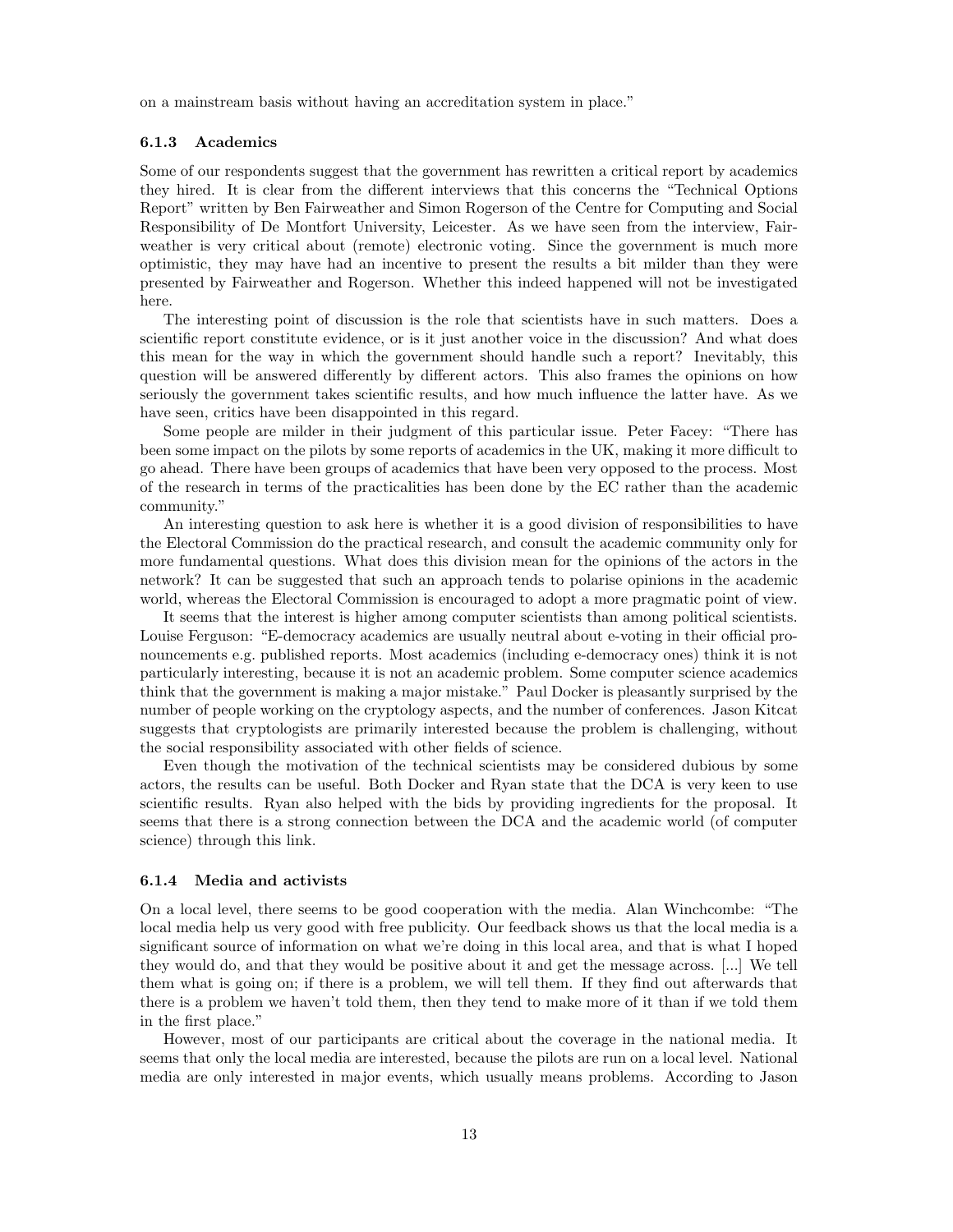Kitcat, "the media barely report on the e-voting issue. They are not interested until there is a problem." Similar remarks were made by John Borras, Peter Facey, Louise Ferguson and Paul Docker.

The media may contribute to a wider debate in society. This has not happened in the UK until 2006. People seem to be expecting something like that, in light of national and international developments. There is more communication among activists within the country, and campaigns have been started in other countries such as the Netherlands. A question that may be asked is why the debate has not been stimulated, particularly in light of the recommendation in the 2002 report: "[...] it seems likely that the issue of public opinion around secrecy needs to be opened to a full and frank public debate in which all interests are encouraged to voice their opinions." [12, p. 64]

Even though there is no campaign, people like Jason Kitcat and Louise Ferguson do seem to have some influence. Paul Docker "Some people expect e-voting to create havoc, and all sorts of expectations need to be addressed. The negative people are concerned about hacking, the system being a black box, tampering with the results. We have to acknowledge that those concerns exist. They do not come from uninformed positions. There are also issues about things that may or may not have happened in other places. These concerns need to be addressed." Louise Ferguson: "[The government] think of me and Jason Kitcat as a kind of fringe activists. We're a pain in the backside for them. This is different though depending on the level of government. There is more appreciation at the electoral administrators' level, even though these people may not understand the technical details. They deal with problems in many elections, and are more likely to accept that new problems may occur."

#### 6.1.5 Law

Apart from the possible problems with human rights treaties mentioned before, the law plays an important part in the pilots. John Borras: "The change in voting practices will require many changes in legislation, for example concerning time of voting and the possibility to override a vote. These changes are realistic, and future generations will simply demand them." Peter Facey: "There is no legal framework for remote e-voting; the concentration has been on making postal voting more secure. If e-voting is to be used, the legislation for postal voting has to be translated."Paul Docker: "There will always be the need for legislation and changes to support implementation. A piece of legislation is created for each pilot: a pilot order. That is a way of helping to develop what will be required in case of mainstream e-voting."

## 6.2 Netherlands

### 6.2.1 Local and national

The local authorities in the Netherlands are free to decide which voting equipment to use in polling stations, as long as it has been certified by the Ministry. Internet voting experiments have strong central steering. The Beverwijk local authorities were not allowed to pilot with Internet voting in the 2006 local elections, officially because the law could not be adapted in time.

The two main suppliers, Nedap and SDU, have different marketing strategies. Nedap/Groenendaal sells machines (made by Nedap) with accompanying result calculation software (made by Groenendaal, a one-person firm). SDU offers the elections as a service: they install the equipment and run the process; the local authorities do not own any of the equipment. When the certification of the SDU machines was suspended, the financial consequences mainly hit the company itself. Obviously, this would have been different if the same thing had happened to the Nedaps, because the authorities would have owned the machines.

Due to the proportional voting system in the Netherlands, the candidate lists for national elections are more or less the same all over the country. Because of arrangements that provide for voting in a different polling station and for proxy voting, postal voting is not available for citizens within the country. This explains a larger perceived gap between Internet voting and the present system.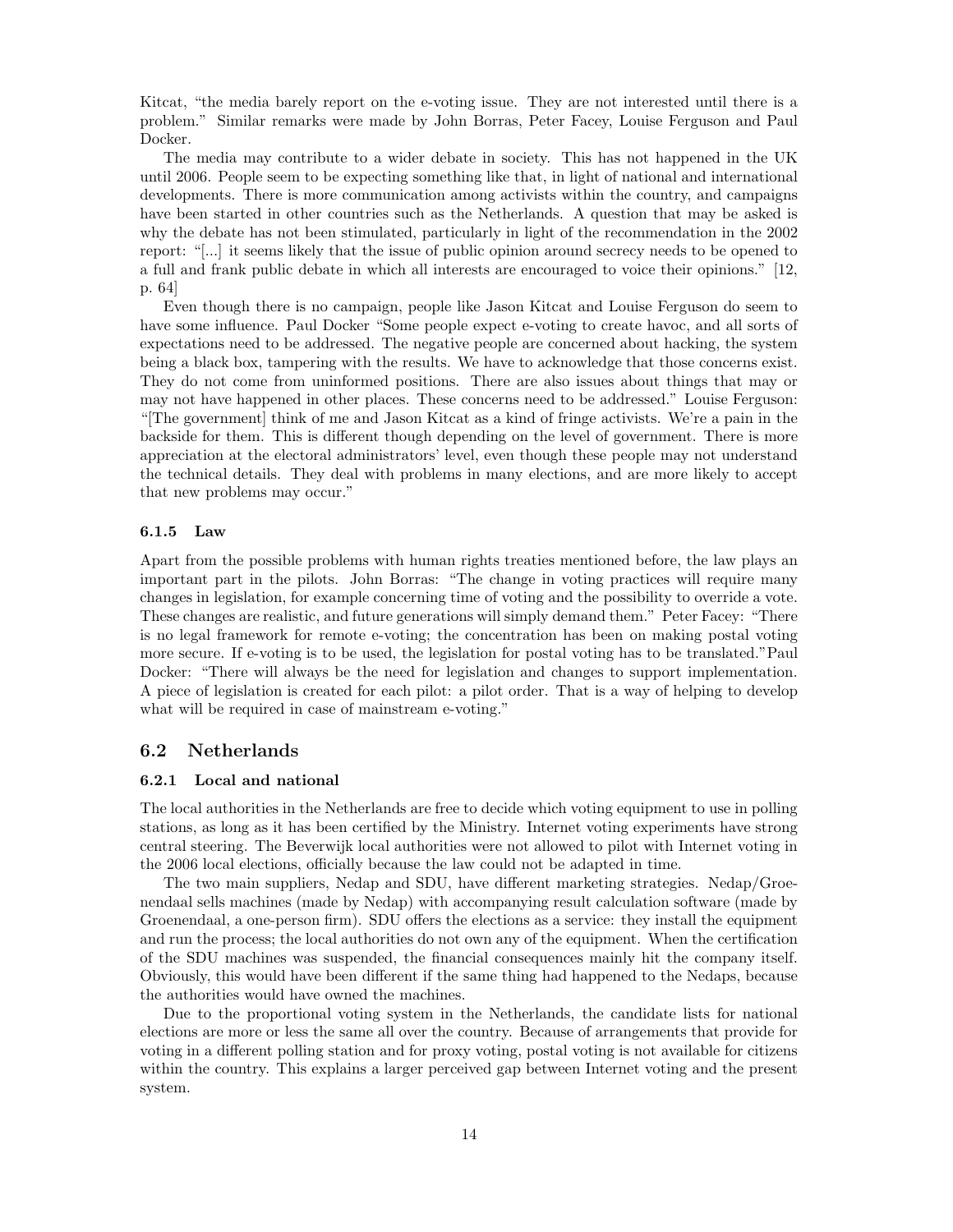The Electoral Commission has not played a major role in the discussion in the Netherlands. Kees Aarts: "Involved in the decisions were the Ministry of the Interior and Kingdom Relations, commercial partners and the Electoral Commission. The Electoral Commission has always been a bit too silent; they regret that now."

#### 6.2.2 Technical expertise and certification

Opinions about the technical expertise in the Dutch process are very different, even among critics. This concerns both the technical expertise of the suppliers and that of the government. Rop Gonggrijp: "There is no technical expertise with the suppliers at the moment. They have not done any research for years. Nedap's voting computer is based on hardware from the '80s, and nothing has been changed since. At SDU, they just bought a computer with embedded Windows and ran a voting program on it." Peter Knoppers: "The suppliers have enough knowledge about voting computers and their limitations. However, the problems with voting computers have been underestimated for a long time. Issues like transparency have never been thought about, such that this knowledge has not been turned into technology."

The developers of the technical systems are supposed to understand what they are designing. In this context, we find a type of criticism that we recognise from the UK discussion. Maarten Haverkamp: "Suppliers don't consider the social and democratic risks. They view the development of a voting system more as a challenge." Kees Aarts: "The suppliers have a blind spot for free and secret elections. They are too much focused upon the technical solutions."

This is not the only blind spot that occurred in the e-voting discussions in the Netherlands. The current suspension of the certification of the SDU voting machines is not due to a failure to meet the requirements; rather, the requirements were judged to be incomplete.<sup>8</sup> Piet Maclaine Pont: "Nedap and SDU have always complied with the requirements posed by the Ministry." Maarten Haverkamp: "The roles have been reversed: now the suppliers have to prove that their systems are secure." Rop Gonggrijp "I don't expect anything of the suppliers. They are angry and don't see what's wrong with their systems. They are convinced of their own products, and they view the pressure group as a bunch of hackers. Based on such an attitude, nothing new can be expected from them."

Next to the expertise of the suppliers, expertise is also required with the government and the politicians. Some of our respondents think that such expertise is increasing. Maarten Haverkamp: "There is enough technical expertise at the moment, considering for example the involvement of the AIVD [intelligence service, WP]. If there were any more problems, we would have known by now. However, three months ago [August 2006, WP] this expertise had not been attracted. Things were underestimated back then. Questions that were answered then turned out not to be completely disposed of."

Others are less convinced. Peter Knoppers: "Politicians have no understanding of computers, and therefore no understanding of voting computers." Kees Aarts: "The past seven years, politicians have been parroting the opinion articles of the papers. Only few of them have enough expertise."

A generally acknowledged view is phrased by Rop Gonggrijp: "The government has slowly lost control over the elections, giving control to the vendors. The expectation is that the government will make the elections its own task again and that the vendors will only have an executive role." The recent involvement of the intelligence service proves that the government is taking a more pro-active role, and that they no longer take the existing requirements and the suppliers' expertise for granted.

<sup>&</sup>lt;sup>8</sup>For example, the requirements state that the secrecy of the vote should be retained in the storage of the vote. They do not state that the secrecy should be retained in the process of casting. Therefore, the tempest attack does not lead to a failure to meet the requirements.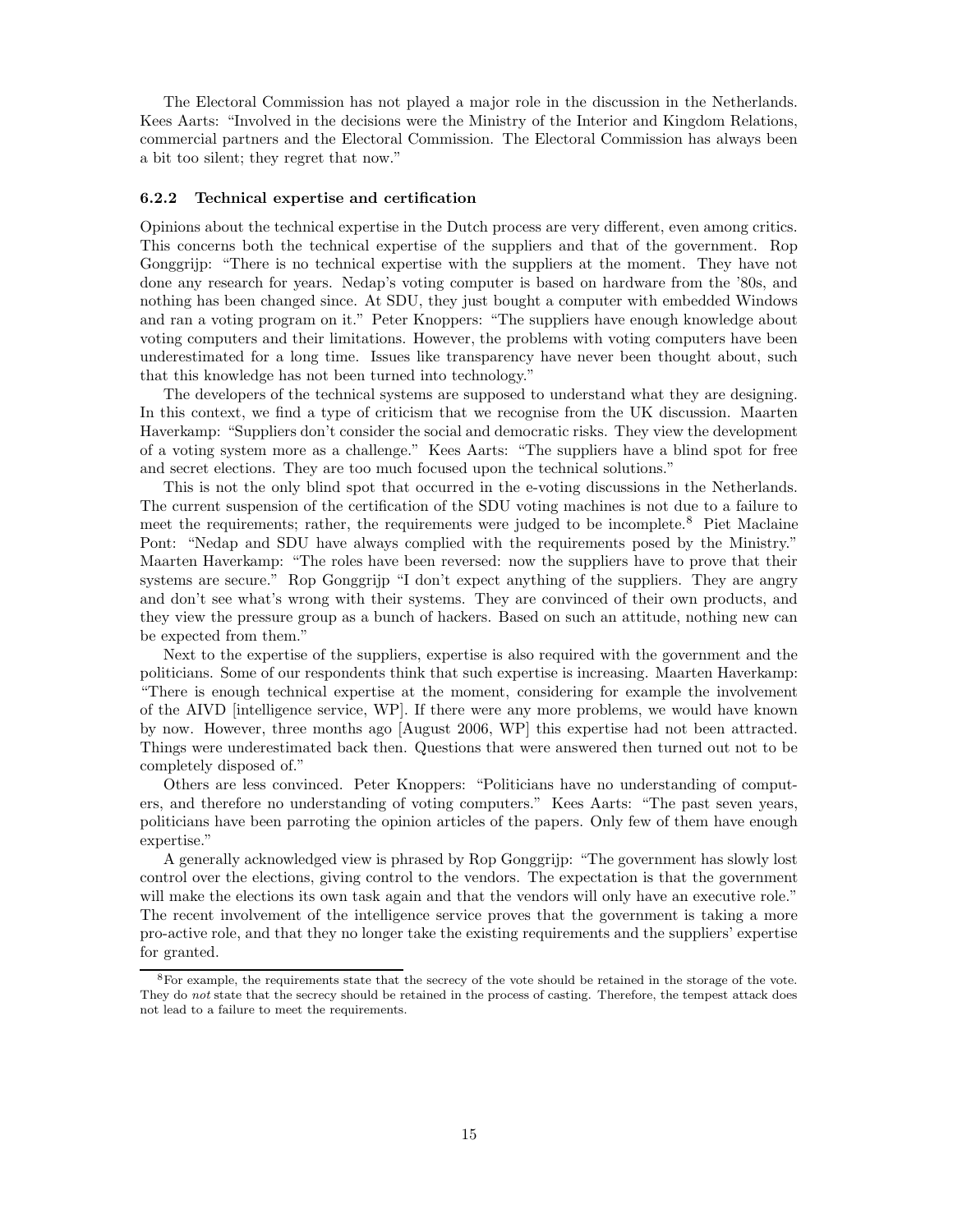#### 6.2.3 Academics

Nationally and internationally, anti-e-voting activists spread the view that most people agree on the paper trail solution. Although they do not seem to have succeeded in the UK, the paper trail notion is more prevalent in the Netherlands. Rop Gonggrijp: "Opinions about the voting computer are diverse. However, scientists and activists mostly consider a paper trail."

Some cryptologists think that there are better solutions. Berry Schoenmakers: "Politicians have introduced many organisational security measures for voting computers, instead of cryptographic measures." However, cryptographic systems should be more advanced than the present ones. "Initiatives like RIES are insufficient: they were made by a master student. But means of authentication like DigiD [Dutch username/password-based authentication system for public services, WP] are not up to the mark either."

The Electoral Commission seems to have a role in acquiring academic expertise for the voting process. Esther Beneder: "On a higher level, the Electoral Commission have visited various conferences. They look at the topic of Internet voting from a more abstract and long-term perspective." This is in stark contrast with the role of the British Electoral Commission, which is responsible for the evaluation of all local pilots.

Kees Aarts suggests that the current modesty of the experiments in the Netherlands may be due to influence from science. "Developments in science are being followed carefully. If not, we would see even more of exceptional and diverse experiments." However, he also thinks that the role of science can be improved. "As for the process, social scientists should cooperate more with computer scientists (technical people). [...] Also, the consumers of this knowledge should cooperate more."

### 6.2.4 Media and activists

Peter Knoppers: "Nowadays the media represents the facts adequately. This has been different in the past. I offered to NRC and De Volkskrant [two Dutch quality newspapers, WP] a critical statement, but they wouldn't hear of it." Apparently, the media have been sensitised to the issue by the campaign. As in the UK, most of our respondents are critical about the media's ability to cover the whole process. René Mazel: "The media only pick out the problems as they appear now, without looking to the past or the process around e-voting."

Most people in the Netherlands agree that the anti-e-voting campaign is a good thing, if only for the fact that they made people sensitive to possibilities to improve the system. Kees Aarts: "The pressure group of Rop Gonggrijp is a good initiative. They are critical people who have a lot of expertise in these matters. What they can be blamed for is the fact that they only started criticising the voting computers after they were introduced in Amsterdam, while they had been accepted for a long time in the rest of the country. They build up a good knowledge database, preventing a too one-sided coverage." Esther Beneder: "It is a good thing that there are pressure groups like wijvertrouwenstemcomputersniet.nl in society. They make a good contribution to the developments. They see aspects that the government doesn't see. However, voting computers cannot be compared with Internet voting."

Again, Internet voting is seen as a completely different matter. Piet Maclaine Pont thinks that the campaign may be beneficial for the Internet voting efforts. Piet Maclaine Pont: "The verifiability as demanded by Gonggrijp can be made a reality by RIES. In this sense, wijvertrouwenstemcomputersniet.nl has positive consequences for RIES." The pressure group does not agree that electronic means of verification are good enough.

#### 6.2.5 Law

Piet Maclaine Pont: "The Ministry easily gets nervous if systems don't meet their expectations. They look very much from the point of view of the Election Law, and RIES has to conform with the law in detail. At this moment, the Election Law stands in the way of Internet voting. The Election Law regulates the voting process even on a practical level, particularly concerning polling stations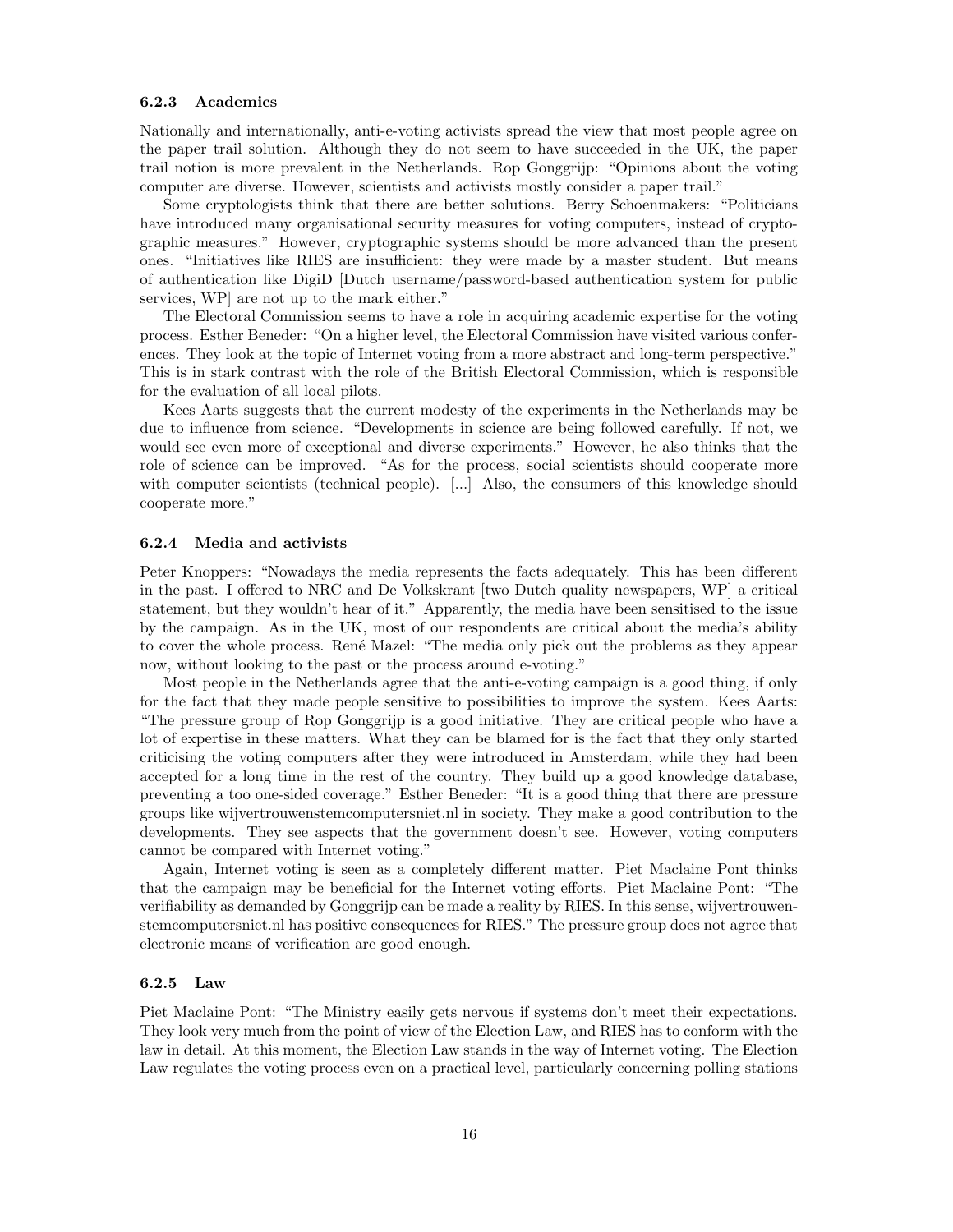and transport of ballots or data carriers. Obviously, the process will be completely different in case of Internet voting."<sup>9</sup>

The water board elections did not have to face the requirements of the Election Law. When it was decided to use the RIES Internet voting system in voting for expats as well, security became even more important. External security companies checked the voting system, but certification agencies are not involved.

Maarten Haverkamp: "There are no direct legal obstructions to Internet voting, otherwise it wouldn't be possible now. However, there are political impediments. As the largest governing party, the CDA [Christian Democrats, WP] are against." What we can realise from this quote is the importance of the Dutch system of proportional representation and many different parties. Because of the multi-party system, no single party will ever have the opportunity to implement its ideas about modernising the voting process without having to agree with other parties. The modernisation initiative by the Labour party in the UK would not have been possible in the same way in the Dutch system.

## 6.3 Conclusions

In the UK, the initiative for the pilots is local, and there is currently no framework for certification. In the Netherlands, local authorities can use voting equipment that has been certified, but they cannot experiment with different methods of voting. The only available "niche" for experimentation are expats. The UK has the advantage that in a district-based system, elections are local by definition.

Judgements about technical expertise are very different in both countries. In the UK as well as the Netherlands, the government is criticised for lacking the necessary knowledge. The same holds for the suppliers. However, in both countries other respondents are much more optimistic about the levels of available expertise. The differences may partly be explained from the level of influence that the people had on the developments themselves. The Electoral Commission of the UK has been much more involved than its counterpart in the Netherlands. The UK Electoral Commission is responsible for evaluating the pilots, whereas the Dutch "Kiesraad" only studies the processes on a more abstract level. This may explain the more conservative attitude of the Dutch council.

In the UK, academics have been heavily involved in the process, mainly on a theoretical level. On the one hand, this ensures that there is a level of acceptance within the academic community, if their points of view are taken into account. On the other hand, if the results presented by the scientists do not coincide with the government's point of view, these have to be reconciled, which will probably leave some parties unhappy. The division of responsibilities between academics (theoretical research) and the Electoral Commission (practical research) may have had influence on the actors' positions in the debate. In the Netherlands, academics have mostly followed the developments from the sideline, although some were invited to participate in testing and evaluation.

In both countries, coverage by the media is appreciated, but they are said to be missing the process and the bigger picture. Apart from the secrecy issue and the human rights treaties in the UK discussion, the law is not seen as an insurmountable obstacle.

The contribution by the anti-e-voting campaign in the Netherlands is acknowledged by the various actors. Similarly, the UK government realises that the criticism is well-informed and has to be taken into account.

In both countries, the vendors are said to have too much power over the process. However, government steering seems to be much stronger in the UK than it has been in the Netherlands until the launch of the campaign.

 $9^9$ The need for adaptation of the law was acknowledged by the OSCE report on the parliamentary elections [11].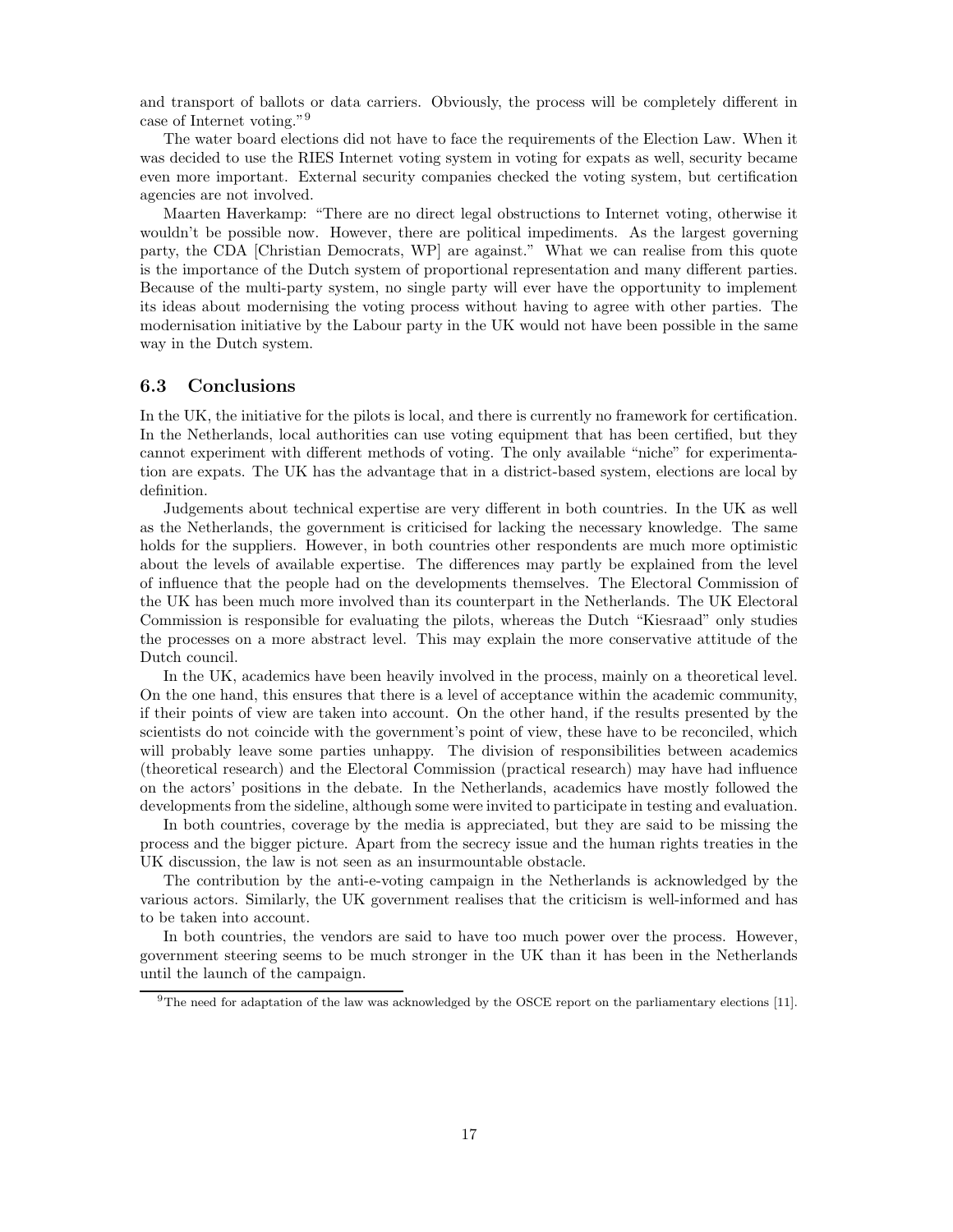## 7 Learning experiences

## 7.1 UK

#### 7.1.1 Learning from the pilots

Paul Docker: "The pilots met the expectations of those who put them in place. The pilots happened and they were successful. There are no cases of pilots that collapsed or elections that did not happen or results that were hacked. They tested out if people would want to use the different voting processes, which they seemed to want to do. They tested out processes that could be used. They provide a basis for going forward, and for looking at things like accreditation and quality assurance. [...] The DCA seeks to identify all the issues and risks, but if some are exposed by actually piloting, this is part of what the pilots are for."

Thus, the pilots seem to have met the expectations of the government. It is not clear from the interviews if any concrete issues were identified. Even if none of the pilots collapsed, there may be interesting points of improvement. Many participants are critical about the ability of the government to learn from the pilots. Peter Ryan: "My expectations are that the government will run a bunch of trials, and the result will be more or less successful, because there will be no particular problems. This also means that we won't learn a lot. I hope that pilots are run that we can learn something from, but it is not clear how the evaluation will work. It would be interesting to see someone hack a weak system." Jason Kitcat thinks that experimenting is "brave for a government to do, but they don't seem to learn the lessons; everything has to be reported as a success."

Louise Ferguson criticises the pilots consists for mainly three things:

- 1. the government has not learnt from the pilots: they just run another pilot like the last pilot;
- 2. the reports of the pilots were very constrained, and problems were not mentioned in the published reports (only mentioned informally, in private conversations);
- 3. there is still insufficient time allowed for the roll-out of the new pilots: prospectus gives 4 weeks for proposals, then 20 weeks from proposal acceptance deadline to actual elections.

In an evaluation of the 2002 pilots, the Electoral Commission [2] already advised to give more time for the procurement process. Three of our respondents criticise the government for not addressing this issue. A complicating factor is the lack of fixed election dates in the UK. This makes it difficult to plan the process of developing systems. In the Netherlands, there was a similar problem in 2006, since the elections, planned for May 2007, were advanced to November 2006 because of problems within the governing coalition.

The DCA does not see any problems in doing more of the same. Paul Docker: "The future e-voting pilots are about doing more of the same. They are about refining the process and what we are seeking to learn. The big point is piloting for learning that informs how we go about, what we need to address, whether people want it. If people don't want it, it does not make sense to go ahead, but they seem to want it [...]. Future pilots will help to refine to process, help develop it and to get to a place where a decision can be made on whether to bring this in or not." Apart from identifying issues, there also seems to be a clear educational goal in running pilots. What is needed to implement e-voting on a larger scale is people who understand what is going on. According to Alan Winchcombe, both political and technical expertise are improving because of the pilots.

That the pilots were successful in local elections, does not mean that they scale to national ones without problems. Ben Fairweather: "In the previous experiments, the risks were very small, because the context was the local elections. In a general election, additional attacks are to be expected: there are higher benefits, more hackers will be interested, and they will put in more resources. Also, there will be more points of attack." The same issue is mentioned by John Borras.

In general, the critics blame the government for not managing the process properly. The same criticism can be heard in the Netherlands concerning voting machines, but these had already been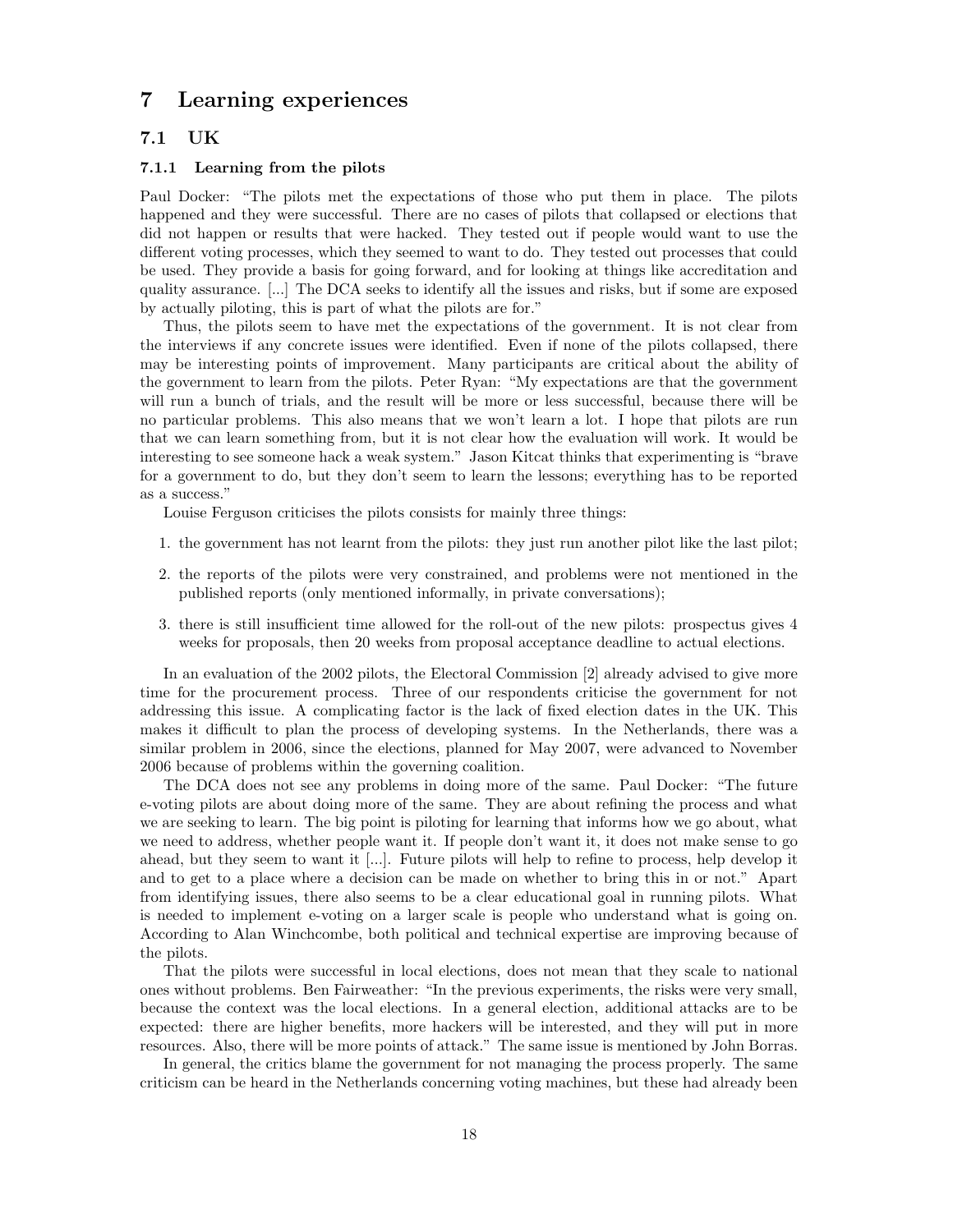introduced on a large scale, and the government apparently had the impression that the project was "finished".

Some people think that learning experiences have made the government decide not to pilot in 2004-2005, and to have only limited pilots in 2006. Many of our participants think that the government stopped the pilots because of new insights in the risks. According to the government, as quoted before, the simple reason is that they were not allowed to pilot in combined elections. In 2006, indeed, the focus was on postal voting because of the incidents in Birmingham 2 years earlier. John Borras: "There are political reasons for not continuing faster. This has mainly to do with the problems with the postal voting trials. First, the problems with postal voting have to be solved before e-voting pilots can be continued."

#### 7.1.2 Learning from other countries

The UK government is adopting a more subtle approach than some other countries. Paul Docker: "India and Estonia run national elections with e-voting elements or using e-voting machines. You see that happening. Back in the days of early piloting, 2000-2001, people's expectations were that it would take a long time for people to get comfortable with things, and that it would happen on an incremental basis. When you see other countries going for it in a big way, and doing it on a national basis, you think: OK, there are other people taking different approaches. That is not causing us to suddenly leap forward. That just does not suit us in our environment. Still, all of that sort of changes people's expectations as they see it happening in other places or a larger scale or on a more consistent basis. You also hear of risks and challenges in other countries, issues that people have in other countries, and that helps you to refine your thinking about the common issues and people's perceptions."

Other participants also point to the influence of discussions in other countries on the UK situation. Alan Winchcombe: "We have had a look at what has been going on in other places, and it seems to become more and more widely expected. [...] With more and more people coming on to do this, it gives you more confidence that you are going in the right direction." Jason Kitcat: "Possibly events in other countries have made people in general more wary: the level of support by technologically knowledgeable people dropped. You don't really think through the implications unless you understand why it is a difficult problem. Generally support has fallen, but this is not public."

Thus, developments in other countries are seen both as increasing expectations and as decreasing expectations. Proponents will focus on positive experiences abroad, whereas opponents will stress the problems.

#### 7.1.3 Changed expectations

Once pilots had been run, expectations of people involved changed, notably the voters, and the local authorities that had put a lot of effort in getting the voters ready for the new technologies. Alan Winchcombe: "Certainly, when we had not done e-voting for two years because we weren't allowed to we had to do a reverse education program and go back to the voters and explain to them why we couldn't do it. We got a lot of feedback from voters who were very unhappy having been able to e-vote for two years in succession and having to go back to a polling place again."

Paul Docker: "Where local authorities have said "right, we'll have a go at this" and some of them have said "you know, we're sort of a positive go ahead type of organisation that wants to be trying things out," those ones are constantly coming back to us saying "please, please, please, can we do it again?" I think it has been a bit frustrating for some of them they haven't been able to pilot since 2003. [...] On a general level, administrators and electors now think and expect that this thing is coming. That is a change in expectations: people are expecting things to happen. The younger generation is growing up in an environment where things are accessible to them electronically, and research indicates they say "yes, give me the opportunity to vote electronically."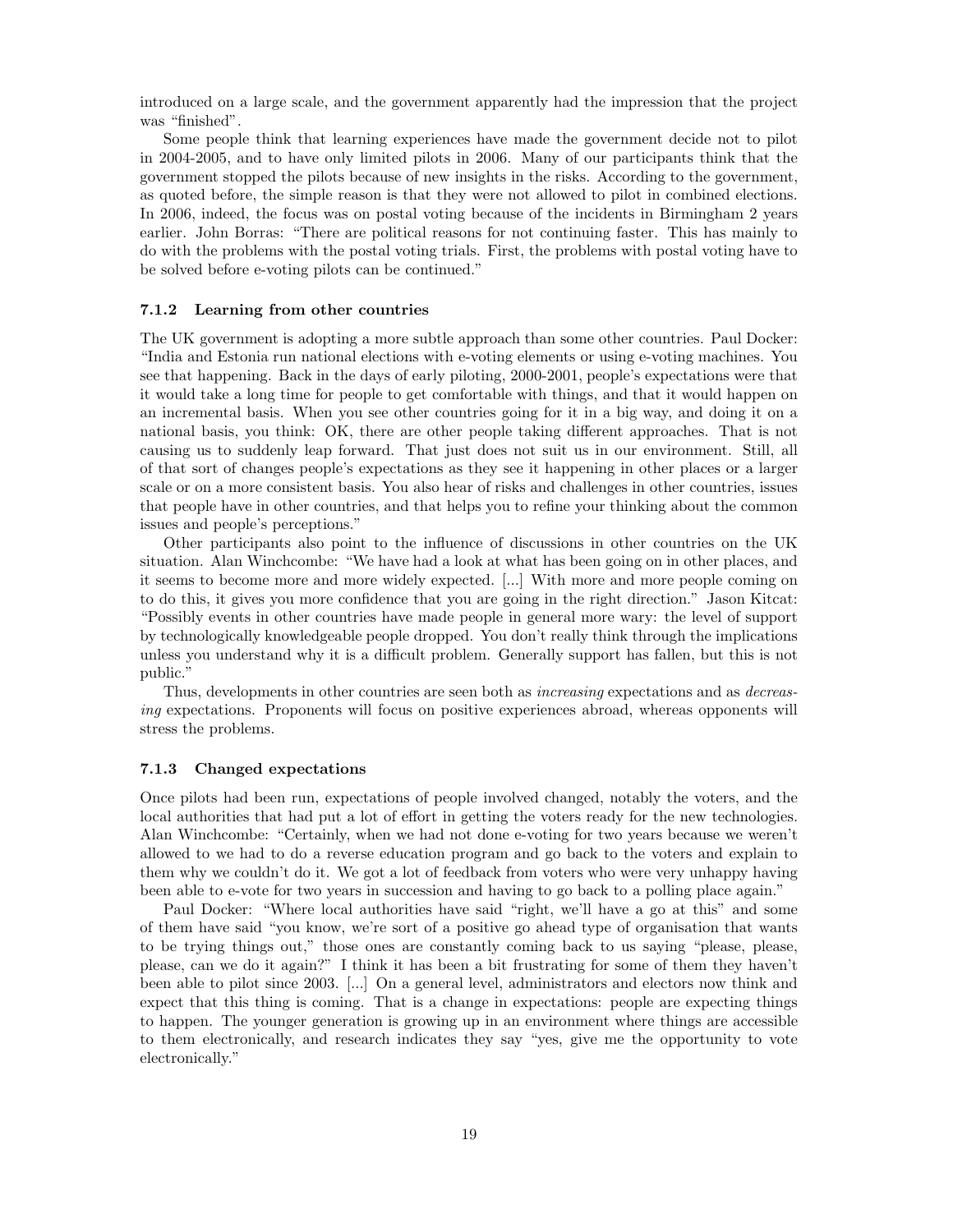These remarks suggest that experiments are not just neutral means of assessing benefits and risks. Instead, the experiments lead to expectations on the continuation of similar services. The perceived benefits in terms of improved service are then more visible than possible long-term consequences, such as increased attempts at rigging and hacking in more important elections, as the critics would have it.

It seems that the main aspect of learning is the consciousness of the importance of the security of the systems. The consciousness of security threats often increases with the knowledge of the intricacies of electronic voting. Peter Ryan: "I am not exactly sure whether views on electronic means have changed: the government always had a very cautious view. New tenders stress the importance of security a bit more than previous ones: the government seems to be more aware of security dangers."

Peter Facey: "In the beginning of my involvement, I was less worried about security and more about the potential benefits of the system in terms of making it easier to participate. At the end of the process, I have come to recognise that unless we deal with security and perception of security, the impact on people's willingness to vote will be negative instead of positive. The changes in expectations of others reflect my own, but may go a bit too far in the sense that there is a perception within the political community that security has to be the sole reason for doing it and that is has to be 100% secure. I think there is no point in having a system that is 100% secure if it is so difficult to use that no-one uses it, or the other way round. There needs to be a balance."

Whereas some of our participants stressed the importance of balancing the different requirements, some think there is no good solution there. Both Louise Ferguson and Ben Fairweather do not have a lot of confidence in the future of e-voting. Ferguson: "Something has to go wrong in a country before people do anything; they have to have a disaster to realise their mistakes." Fairweather: "The technical problems are very big, and I do not see much will to solve them."

Alan Winchcombe is much more optimistic about the experimental approach of the government. Alan Winchcombe: "My expectations have not changed. We are probably getting to where we wanted to be: trying to improve turnout, giving people more choice, and that's what we started out to do. We are probably getting better at that: we're increasing choices, the technology has moved on. The risks are still there, but we are getting better at managing those, as we learn from one pilot to the next. You just build on what you've experienced before." John Borras: "I am confident that the general introduction of e-voting is a question of 'when' rather than 'if'.

## 7.2 Netherlands

#### 7.2.1 Learning from the status quo and experiments

In the Netherlands, as we have already seen, it took a campaign to initiate large-scale learning in the domain of voting machines. As for Internet voting, the government will probably learn most from a comparison between the 2004 and 2006 experiments. Quite different systems were used. Of course, this hardly provides as much material as the British Electoral Commission has available. Compared to the British situation, the focus on learning appears to be less strong in general. It is mentioned far less often, if at all.

### 7.2.2 Learning from other countries

Some of our respondents are quite confident in their opinion that issues abroad do not really influence the process in the Netherlands. Ren´e Mazel: "Developments in other countries do not affect the process in the Netherlands, because they have different voting systems there. For example, Ireland uses a GPRS modem because the result is calculated at a central location. For this reason, lessons from the developments in other countries are minimal." Maarten Haverkamp: "Apparently, there is no cooperation with other countries, otherwise the reactions would have been different to the Irish rejection and the fact that the Nedap machines had to be adapted for German use."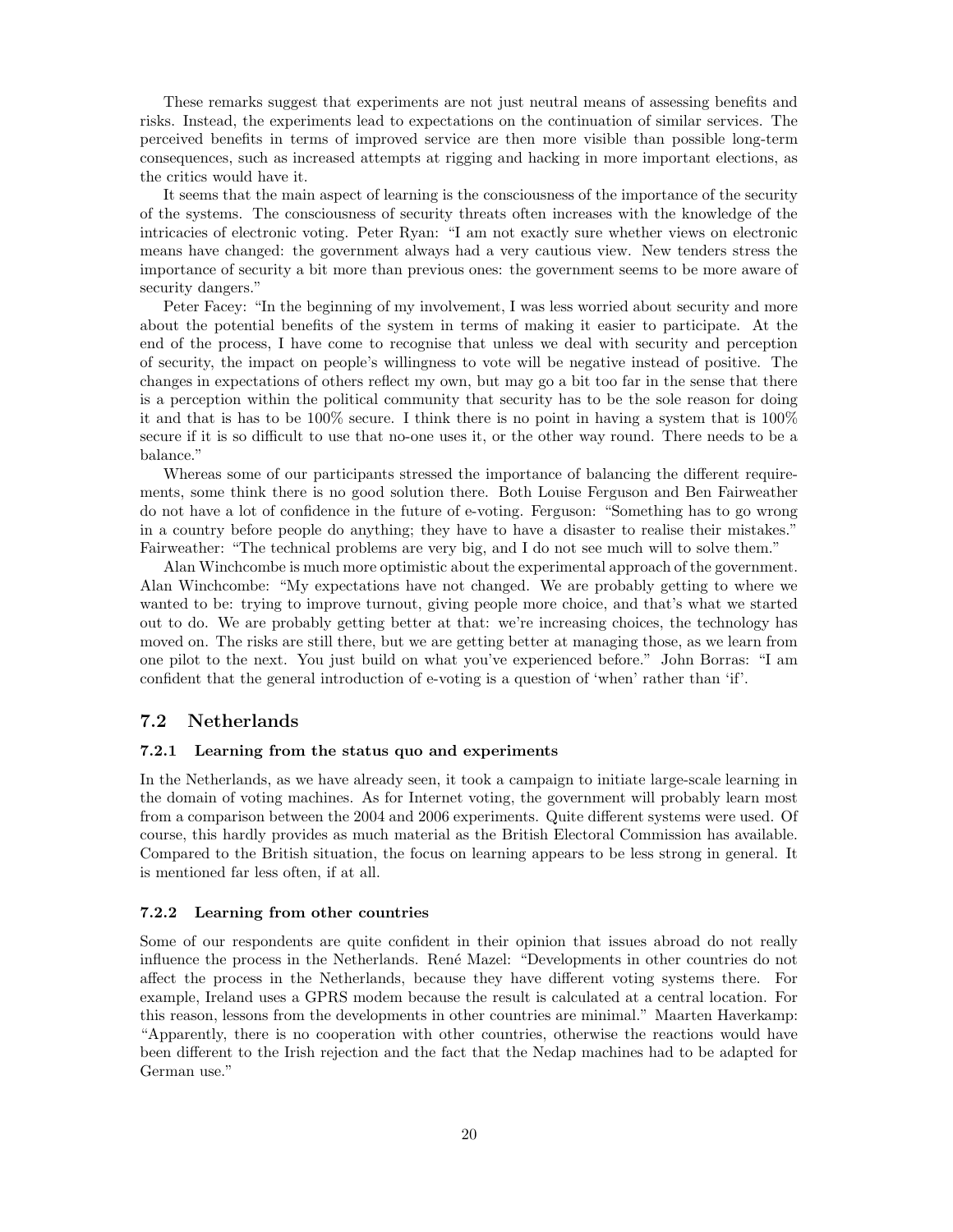Others have quite different views, and see results from other countries as helpful. Peter Knoppers: "The Irish rejection was a particularly useful development." Kees Aarts: "The US elections in 2000 have woken up Dutch politicians. The various experiments in the UK are being followed with great care too. The current experiments with Internet voting are a consequence thereof. Also, the Irish rejection slowed down the process in the Netherlands."

As for knowledge of technology, foreign companies may contribute to the now completely Dutch market. Berry Schoenmakers: "From the point of view of cryptography, the experiments are bad at the moment. In the future, more foreign companies should be involved."

#### 7.2.3 Changed expectations

International developments, among other things, may lead to improvements in the Dutch voting equipment. René Mazel: "There is a gradual improvement of the voting computer. However, we are facing new leap now, partly because of the recommendations of the Council of Europe and the "energy" of Rop Gonggrijp. Because of the recommendations, people started thinking about a new generation of voting machines." Kees Aarts: "Yes, there are changes. With the voting computer, security has recently become an issue. With Internet voting, changes have been going on for a longer time. People have become more and more critical towards the context of Internet voting as opposed to the technology itself."

As for Internet voting, it is generally agreed upon that expectations have been reduced with respect to some years ago. Still, expectations about the future of e-voting are quite diverse. René Mazel: "The future of e-voting is certain, because society can't do without computers." Peter Knoppers: "I expect the voting computers in the Netherlands to be a fading phenomenon, since transparency for the ordinary citizen cannot be guaranteed." Rop Gonggrijp: "I expect (and hope) that the paper ballot will return. But if another generation of voting computers arrives, they will most probably be equipped with a paper trail to enable manual recounts." Maarten Haverkamp: "I am afraid that in a mood of "we have to do something" people will again choose for Internet voting in order to attempt to increase turnout. However, changing the means of voting is not the way to get people involved in politics." Kees Aarts: "In the future, people will be able to vote in any polling station by means of a voting machine. No Internet voting for the ordinary citizen."

## 7.3 Conclusions

In the UK, the pilots were set up with the explicit goal of learning. Extensive evaluations have taken place. Some of our respondents are not satisfied with the learning curve of the government, especially when it comes to the time scale of the pilots. People have all kinds of explanations for why there were no pilots in some years, but the government states they were simply not allowed to pilot.

In the Netherlands, not much has been learnt since the electronic voting machines were introduced on a large scale, and since the requirements were specified in 1997. In terms of Kuhn's philosophy of science [9], the "paradigm" has remained largely unaltered, even though there were some "anomalies", especially the Irish rejection. After the launch of the campaign, a strong demand for new learning has emerged, which can be called a "revolution" in thinking about electronic voting. Until now, this revolution has not led to spectacular technological changes. The solutions implemented to solve the problems are considered ad-hoc, and based on the existing paradigm. The commission that has been initiated may change this.

As for Internet voting, the experiments in the Netherlands seem to be very careful, and the implications have been understood before anything was implemented. There does not seem to be a discontinuity in this development. There is more consensus in the Netherlands than in the UK about what future e-voting will look like. Most of our respondents do not see Internet voting happen on a large scale. In the UK, the government has the expectation of having an e-enabled general election around 2010, which will include remote voting.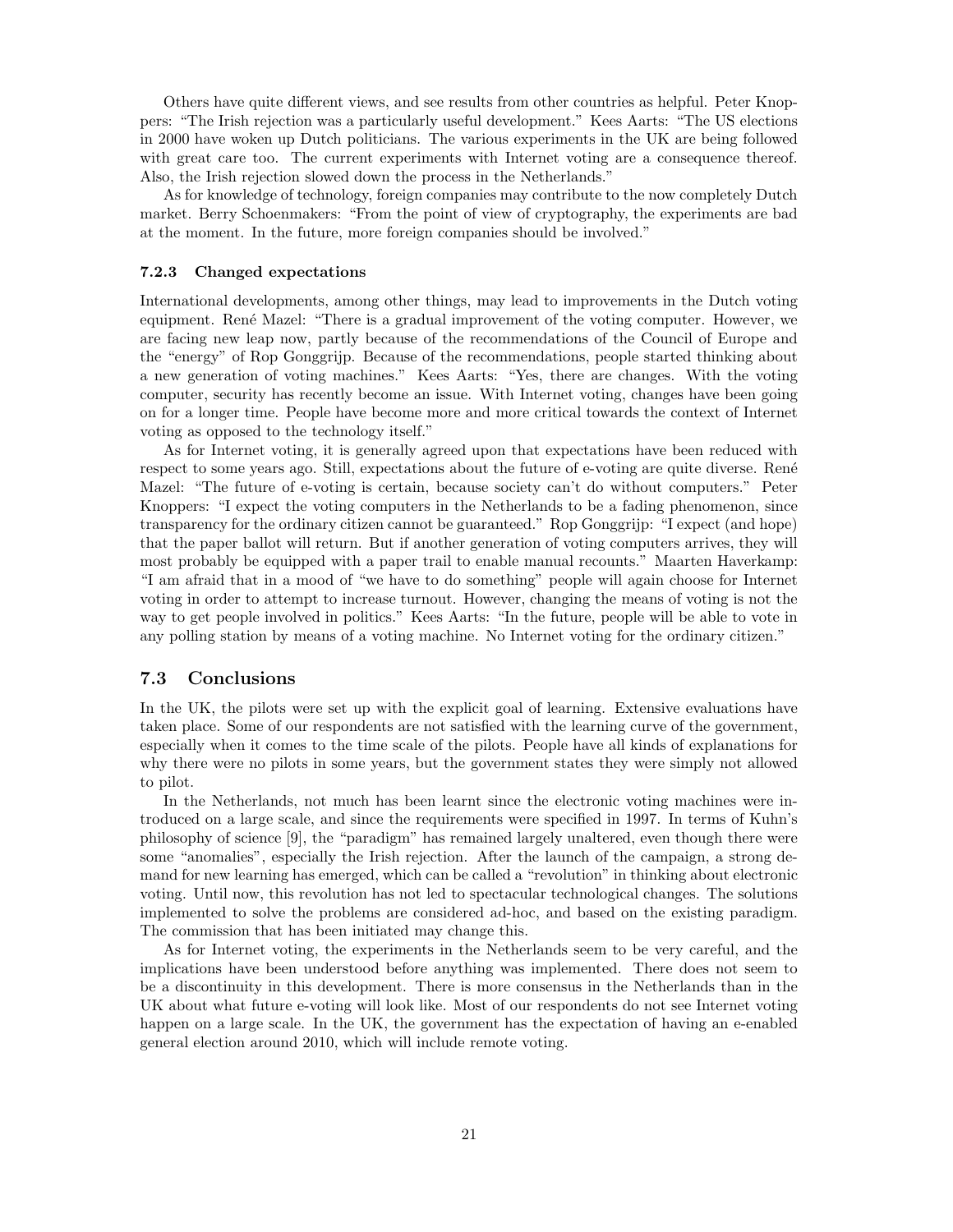## 8 Conclusions

From our study, we can conclude the following:

- In the UK, increasing turnout is the drive for experimenting with electronic voting. In the Netherlands, this is not an issue. Because electronic voting machines in polling stations are not likely to increase turnout, most actors in the UK do not see a use for those in their country;
- In the UK, the experiments are about offering voters a choice. There is no intention to select only one of the possible channels. It is argued that this has security benefits as well. In the Netherlands, electronic voting machines have almost everywhere replaced the paper ballot, and there is no indication that the approach will be different in the future;
- In the UK, postal ballots on application have been available for everyone. In the Netherlands, postal voting was only allowed for citizens staying abroad during the elections. The Dutch are much more hesitant in broadening the scope of remote forms of voting;
- In the UK, piloting is *only* allowed in local elections; in the Netherlands, it is *not* possible to pilot in local elections, since expats are only eligible in national or European elections;
- The UK Electoral Commission was created together with the pilots in 2000; in the Netherlands, the Electoral Commission (Kiesraad) exists since 1951, and may therefore be more traditional with respect to the voting process. They explicitly stated that they do not like experiments in elections [8]. The role of the British EC is more practical (evaluation of pilots);
- In the UK, the discussion on the verifiability of voting machines is seen as a discussion on how to provide the voters with confidence. In the Netherlands, this discussion has a more specific focus, namely paper trail and open source;
- One of the problems with remote voting is the lack of control over the voting environment (unsupervised voting). Some actors indicate this leads to problems with authenticity, others refer to coercion. This indicates a difference in perception of the way in which fraud may take place. Personation seems to be the main concern in the UK (which makes sense in the context of history), whereas coercion (family voting) is dominant in the Netherlands;
- In the UK, the notion of the privacy of the vote is strongly linked to the ability to trace votes on court order; in the Netherlands, the notion is now linked to tempest attacks (detecting votes from radio emission of the device);
- The initiative for experiments in the UK is strongly decentralised, as opposed to the Dutch situation. This may be explained from the voting system: in single-member constituencies, an election is local by definition. This provides more niches for experiments, also in general elections;<sup>10</sup>
- In the UK, the government already seems to have the initiative in e-voting matters, even though critics argue that the vendors have too much power. In the Netherlands, the government is expected to take back the initiative;
- In the UK, there is no certification yet, because the government is not sure about what the requirements should look like. In the Netherlands, there are requirements for voting machines, but these have not been updated since 1997;
- In the UK, various actors criticise the government for doing "more of the same" and not learning from the experiments. The government indicate that they wish to learn precisely from repeated experimentation. In the Netherlands, it took a campaign to initiate learning;

<sup>&</sup>lt;sup>10</sup>In the Netherlands, local elections might also be used as niches. Still, the fact that elections are *perceived* as local matters in the UK *amplifies* their suitability as niches (cf. [14]).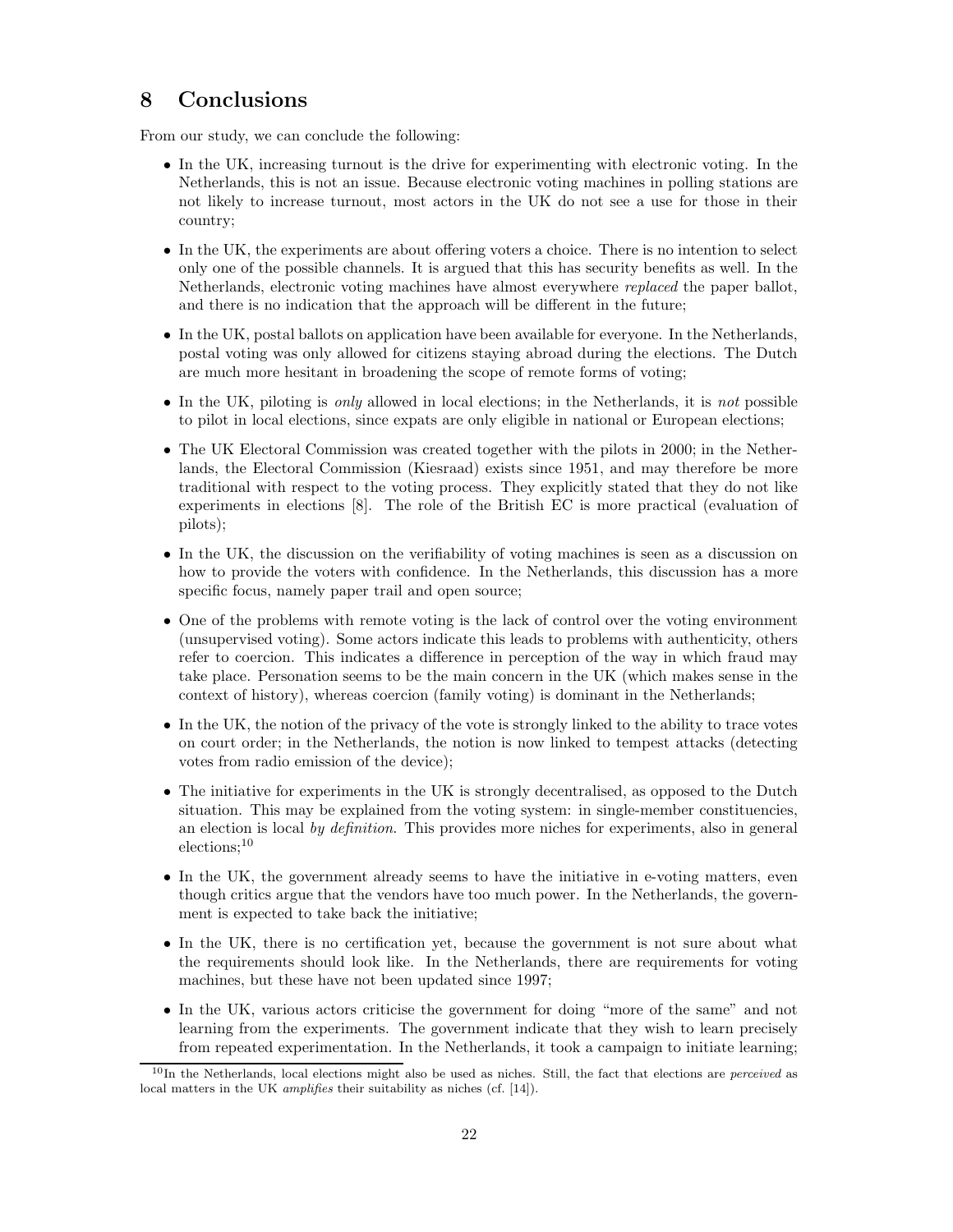| variable     | dimension             | UK                   | <b>Netherlands</b>                            |
|--------------|-----------------------|----------------------|-----------------------------------------------|
| expectations | drive                 | turnout              | modernisation/administration                  |
|              | channels              | multiple             | single                                        |
| risks        | machine verifiability | voter confidence     | open source & paper trail                     |
|              | authenticity concerns | personation          | coercion                                      |
|              | privacy concerns      | vote tracing         | radio emission                                |
| network      | remote voting         | on demand since 2000 | postal for expats, liberalised proxy          |
|              | experiments           | local elections      | general & European elections                  |
|              | Electoral Commission  | 2000                 | 1951                                          |
|              | steering policy       | decentral            | central                                       |
|              | current steering      | strong               | weak                                          |
|              | legal embedding       | pilot law only       | pilot $\overline{\text{law}}$ + certification |
|              | requirements          | none                 | from 1997                                     |
| learning     | time                  | gradual              | campaign                                      |
|              | future                | general election     | no explicit plan                              |

Table 1: Summary of results of the data analysis.

• In the UK, there is an explicit expectation of having remote e-voting in a general election; in the Netherlands, it is only meant for expats, without any explicit expectations for the future.

We summarise these results in table 1. The results of our comparative study on e-voting indicate that conceptualisations of e-voting may differ between countries. It was shown that the differences in discussions on e-voting in the UK and the Netherlands can be partly explained from expectations, cooperation and learning experiences, which again are related to cultural and historic differences. If e-voting is seen as an issue of turnout, then remote e-voting is key, and a paper trail is not interesting. If voting computers and Internet voting are seen as different issues, then methods of verifiability in Internet voting are not discussed in the context of voting computers. If authenticity has been an issue in elections, then it will be even more so in e-voting, and possibly more important than coercion.

Such cultural differences imply that systems developed for use in a particular country may not meet the requirements in another. Requirements are specified in a discourse in which distinctions are made based on culture, rather than a universal frame of reference. This confirms our thesis that there is no meaningful distinction between "actual security" and "perceived security".

## References

- [1] R.M. Alvarez and T.E. Hall. Point, click & vote: the future of Internet voting. Brookings Institution Press, Washington D.C., 2004.
- [2] Electoral Commission. Modernising elections: a strategic evaluation of the 2002 electoral pilot schemes, 2002. Available online: http://www.electoralcommission.org.uk/templates/search/document.cfm/6170, consulted March 22, 2007.
- [3] R. Gonggrijp, W.-J. Hengeveld, A. Bogk, D. Engling, H. Mehnert, F. Rieger, P. Scheffers, and B. Wels. Nedap/Groenendaal ES3B voting computer: a security analysis, October 6 2006. Availabe online: http://www.wijvertrouwenstemcomputersniet.nl/images/9/91/Es3b-en.pdf, consulted March 16, 2007.
- [4] C. Gross. The early history of the ballot in England. The American Historical Review, 3(3):456–463, April 1898.
- [5] Open Rights Group. May 2007 election report: Findings of the open rights group election observation mission in scotland and england, June 2007. Available online: http://www.openrightsgroup.org/wp-content/uploads/org election report.pdf, consulted June 25, 2007.